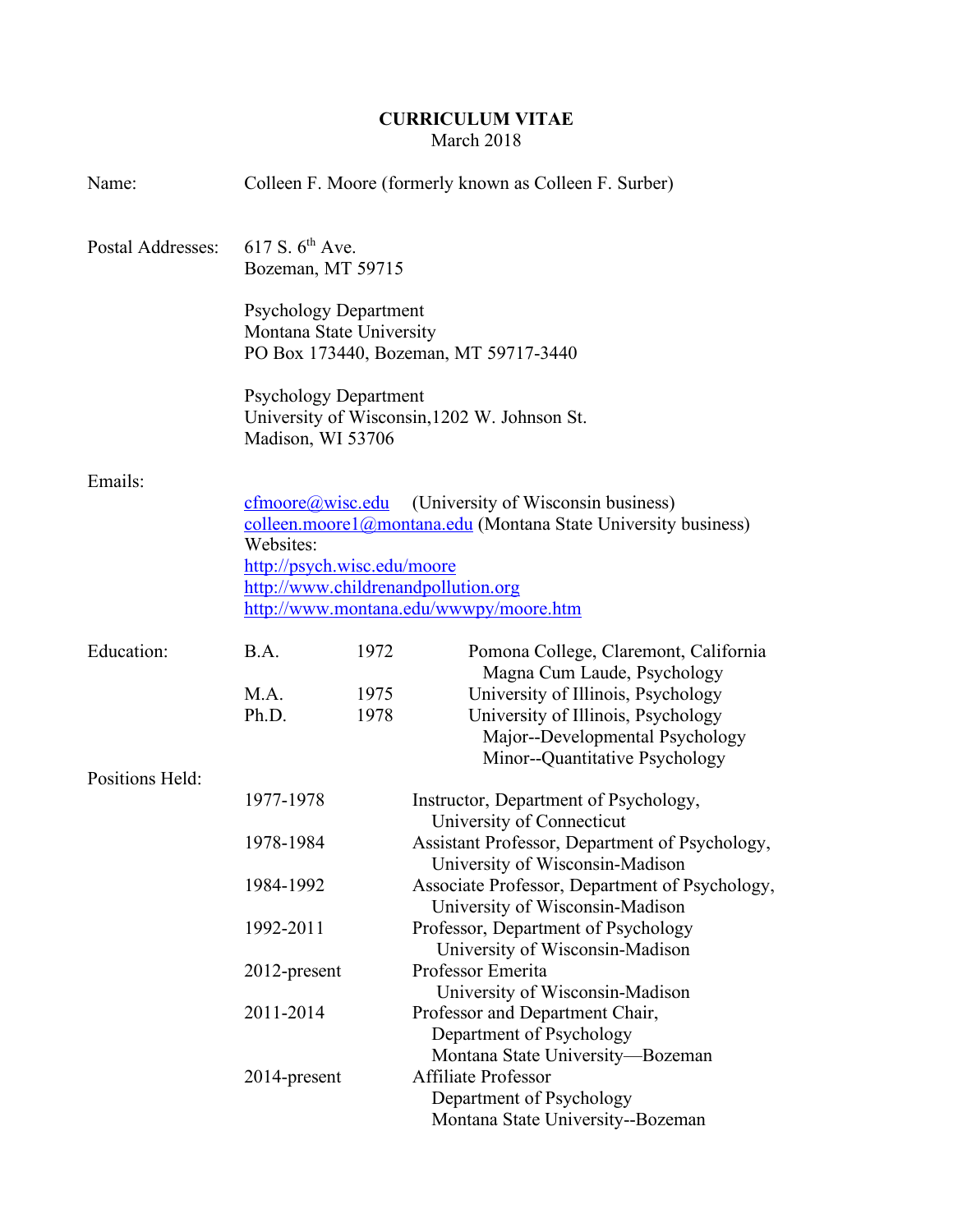- *Honors and Awards*: Sigma Xi, Phi Beta Kappa, NSF Graduate Fellowship, 1973-1976, College of Letters and Science Student Advising Award, 1997, Castellan Award (Society for Judgment and Decision Making), 2001, Psychology Department Teaching Award, 2002-2003; Vilas Associate Award, University of Wisconsin-Madison, 2005-2006; Professor Emerita, University of Wisconsin-Madison, 2012.
- *Memberships in Professional Organizations*: Society for Judgment and Decision Making, Psychonomic Society, Society for Research in Child Development

## *Research and Publications:*

*Publications*: (All refereed except invited book chapters; asterisks indicate that the author was my student)

- 80. \*Kortenkamp, K.V., Moore, C.F., Sheridan, D.P. & Ahrens, E.S. (2017). No hiking beyond this point! Hiking risk prevention recommendations in peer-reviewed literature. *Journal of Outdoor Recreation and Tourism*, 20, 67-76. https://doi.org/10.1016/j.jort.2017.10.002
- 79. \*Schneider, M.L., Moore, C.F., Adkins, M., Barr, C.S., Larson, J.A., Resch, L.M. & Roberts, A. (2017). Sensory processing in rhesus monkeys: Developmental continuity, prenatal treatment, and genetic influences. *Child Development*, 88, 183-197. doi: 10.1111/cdev.12572
- 78. Winters, C.A., Moore, C.F., Kuntz, S.W., Weinert, C., Hernandez, T. & Black, B. (2016). Principal components analysis to identify influences on research communication and engagement during an environmental disaster. *BMJ Open*, 2016;6:e012106. doi:10.1136/bmjopen-2016-012106.
- 77. Braun, K., Schultz-Darken, N., \*Schneider, M.L., Moore, C.F. & Emborg, M.E. (2015). Development of a novel postnatal neurobehavioral scale for evaluation of common marmoset monkeys. *American Journal of Primatology*. 77, 401-417.
- 76. Magzamen, S., \*Amato, M.S., Imm, P., Havlena, J. A., Coons, M.J., Anderson, H.A., Kanarek, M.S. & Moore, C.F. (2015). Quantile regression in environmental health: Early life lead exposure and end-of-grade exams. *Environmental Research, 137, 108-119*.
- 75. \*Amato, M.S., Shaw, B.R., Haack, J. & Moore, C.F. (2015). Shoreline maintenance behaviors and the structure of lake property owners' beliefs. *Lakes and Reservoir Management, 31, 44-49.*
- 74. Converse, A.K., Moore, C.F., Holden, J.E., \*Ahlers, E.O., Moirano, J.M., Larson, J.A., Resch, L.M., DeJesus, O.T., Barnhart, T.E., Nickles, R. J., Murali, D., Christian, B.T. & \*Schneider, M.L. (2014). Moderate-level prenatal alcohol exposure induces sex differences in dopamine D1 receptor binding in adult rhesus monkeys. *Alcoholism: Clinical and Experimental Research, 38, 2934-2943.*
- 73. Hillmer, A.T., Wooten, D.W., Tudorascu, D.L., Barnhart, T.E., \*Ahlers, E.O., Resch, L.M., Larson, J.A., Converse, A.K., Moore, C.F., \*Schneider, M.L. & Christian, B.T. (2014). The effects of chronic alcohol self-administration on serotonin-1A receptor binding in non-human primates. *Drug and Alcohol Dependence,* 144, 119-126.
- 72. \*Garfield, A.M., \*Kortenkamp, K.V. ,\*Drwecki, B. B., \*Gracz, M. & Moore, C.F. (2014). The oneness beliefs scale: Connecting spirituality with pro-environmental behavior. *Journal for the Scientific Study of Religion*, 53(2), 356-372.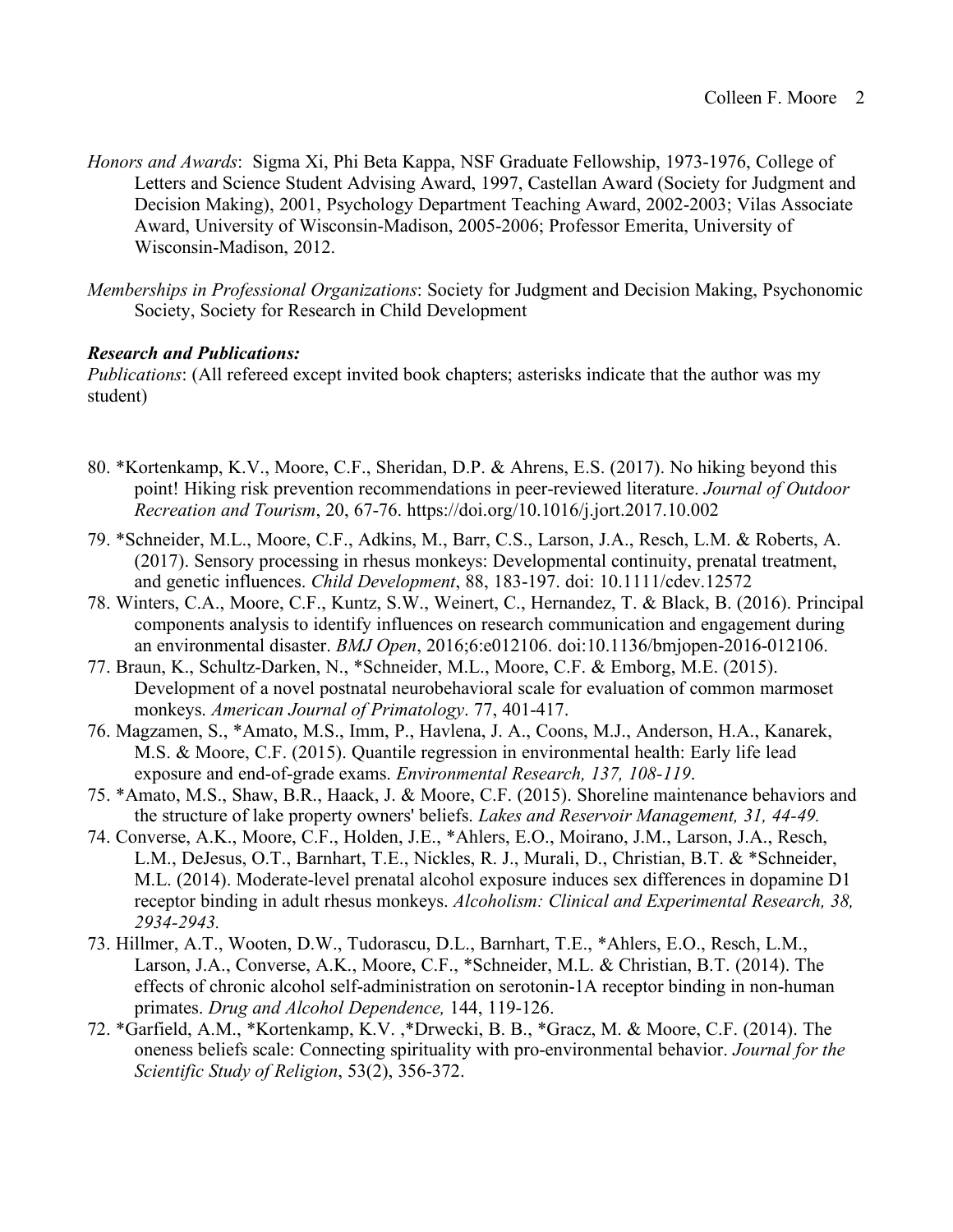- 71. \*Kortenkamp, K.V. & Moore, C.F. (2014). Ethics under uncertainty: The morality and appropriateness of utilitarianism when outcomes are uncertain. *American Journal of Psychology,* 127(3), 367-382. http://www.jstor.org/stable/10.5406/amerjpsyc.127.3.0367
- 70. Hillmer, A.T., Tudorascu, D.L., Wooten, D.W., Lao, P.J., Barnhart, T.E., \*Ahlers, E.O., Resch, L.M., Larson, J.A., Converse, A.K., Moore, C.F., \*Schneider, M.L. & Christian, B.T. (2014). Changes in the alpha4beta2\* nicotinic acetylcholine system during chronic controlled alcohol exposure in nonhuman primates. *Drug and Alcohol Dependence*, 138, 216-219.
- 69. Magzamen, S., Imm, P., \*Amato, M.S., Havlena, J. A., Anderson, H.A., Moore, C.F. & Kanarek, M.S. (2013). Moderate lead exposure and elementary school end-of-grade examination performance. *Annals of Epidemiology,* 23(11), 700-707.
- 68. \*Amato, M.S., Magzamen, S., Imm, P., Havlena, J. A., Anderson, H.A., Kanarek, M.S. & Moore, C.F. (2013). Early lead exposure ( < 3 years old) prospectively predicts fourth grade school suspension in Milwaukee, Wisconsin (USA). *Environmental Research*, 126, 60-65.
- 67. Converse, A.K., Moore, C.F., Moirano, J.M., Ahlers, E.O., Larson, J.A. Engler, J.W., Barnhart, T.E., Murali, D., Christian, B.T., DeJesus, O.T., Holden, J.E., Nickles, R. J. & \*Schneider, M.L. (2013). Prenatal stress induces increased striatal dopamine transporter binding in adult nonhuman primates. *Biological Psychiatry*, 74(7), 502-510.
- 66. \*Shiverick, S.M. & Moore, C. F. (2013). Fulfillment of intention and desire in children's judgments of emotion for sociomoral events. *British Journal of Developmental Psychology*, 31(4), 395-407.
- 65. \*Schneider, M.L., Larson, J.A., Rypstat, C., Resch, L.M., Roberts, A. & Moore, C.F. (2013). Moderate level prenatal alcohol exposure enhances acoustic startle magnitude and disrupts prepulse inhibition in adult monkeys. *Alcoholism: Clinical and Experimental Research,* 37(10), 1729-1736.
- 64. Christian, B.T., Wooten, D., Hillmer, A, Tudorascu, D., Converse, A., Moore, C. F., \*Ahlers, E. Barnhart, T., Kalin, N., Barr, C. & \*Schneider, M. L. (2013). Serotonin transporter genotype affects serotonin 5-HT1A binding in primates. *Journal of Neuroscience*, 33(6), 2512-2516.
- 63. \*Amato, M. S., Moore, C. F., Magzamen, S.,Imm, P., Havlena, J.A., Anderson, H.A. & Kanarek, M. S. (2012). Lead exposure and educational proficiency: moderate lead exposure and educational proficiency on end-of-grade tests. *Annals of Epidemiology*, 22, 738-744.
- 62. \*Drwecki, B. B., Moore, C.F., Ward, S E, Prkachin,K. M. (2011). Reducing racial disparities in pain treatment: The role of empathy and perspective-taking. *Pain, 152, 1001-1006*.
- 61. \*Schneider, M. L., Moore, C. F., Barr, C. S., Larson, J. A. & Kraemer, G. W. (2011). Moderate prenatal alcohol exposure and serotonin genotype interact to alter CNS serotonin function in rhesus monkey offspring. *Alcoholism: Clinical and Experimental Research*, 35(5), 912-920.
- 60. \*Schneider, M.L., Moore, C. F. & Adkins, M. M. (2011). The effects of prenatal alcohol exposure on behavior: rodent and primate studies. *Neuropsychology Review*, 21(2), 186-203.
- 59. Moore, C.F. (2009). *Children and pollution: Why scientists disagree*. Oxford University Press. (354 pp).
- 58. \*Kortenkamp, K.V. & Moore, C.F. (2009). Children's moral evaluation of ecological damage: The effect of biocentric and anthropocentric evaluations. *Journal of Applied Social Psychology*, 39(8), 1785-1806. .
- 57. \*Schneider, M. L., Moore, C. F., Larson, J. A., Barr, C. S., DeJesus, O. T. & Roberts, A. D. (2009). Timing of moderate level prenatal alcohol exposure influences gene expression of sensory processing behavior in rhesus monkeys. *Frontiers in Integrative Neuroscience*, 3(30), 1- 9.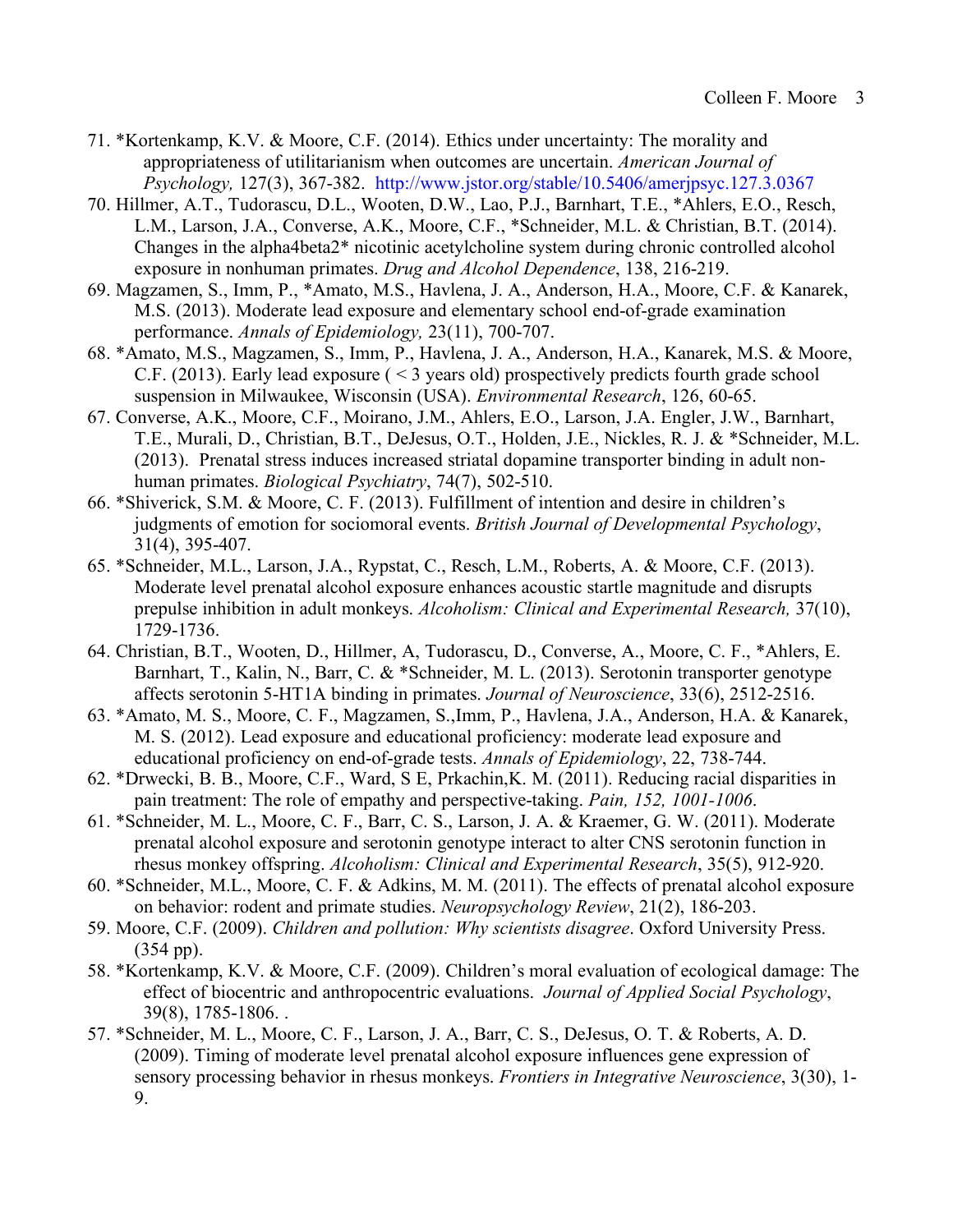- 56. Kraemer, G. W., Moore, C. F., Newman, T.K., Barr, C. S. & \*Schneider, M.L. (2008). Moderate level fetal alcohol exposure and serotonin transporter gene promoter polymorphism affect neonatal temperament and limbic-hypothalamic-pituitary-adrenal axis regulation in monkeys. *Biological Psychiatry*, 63, 317-324.
- 55. \*Schneider, M.L., Moore, C.F., Gajewski, L.L., Larson, J.A., Roberts, A.D., Converse, A. K. & DeJesus, O.T. (2008). Sensory processing disorder in a primate model: Evidence from a longitudinal study of prenatal alcohol and prenatal stress effects. *Child Development*, 79, 100- 113.
- 54. Moore, C.F., Gajewski, L.L., Laughlin, N.K., Luck, M.L., Larson, J.L. & \*Schneider, M.L. (2008). Developmental lead exposure induced tactile defensiveness in monkeys (Macaca mulatta). *Environmental Health Perspectives*, 116, 1322-1326.
- 53. \*Schneider, M.L., Moore, C.F., Gajewski, L., Laughlin, N., Larson, J., Gay, C., Roberts, A., Converse, A., DeJesus, O.T. (2007). Sensory processing disorder in a nonhuman primate model: Evidence for occupational therapy practice. *American Journal of Occupational Therapy,* 61, 247-253.
- 52. \*Shiverick, S. M. & Moore, C. F. (2007). Second-order beliefs about intention and children's attributions of sociomoral judgment. *Journal of Experimental Child Psychology,* 97, 44-60.
- 51. \*Schneider, M. L., Moore, C. F., DeJesus, O. T. & Converse, A. K. (2007). Prenatal stress influences on neurobehavior, stress reactivity, and dopaminergic function in Rhesus macaques. In T Burbacher & K. Grant (Eds.). *Primate Models of Developmental Disabilities*. New York: Academic Press.
- 50. \*Schneider, M.L., Champoux, M., & Moore, C. F. (2006). Neurobehavioral assessment of nonhuman primate neonates. In G. Sackett G.C Ruppenthal & K. Elias (Eds.), (Ed.), *Nursery Rearing of Nonhuman Primates in the 21st Century* (pp. 215-247). New York: Springer.
- 49. Dilworth-Bart, J.E. & Moore, C.F. (2006). Mercy mercy me: Social injustices and the prevention of environmental pollutant exposures among ethnic minority and poor children. *Child Development*, 77, 247-265.
- 48. \*Kortenkamp, K.V. & Moore, C.F. (2006). Time, uncertainty, and individual differences in decisions to cooperate in resource dilemmas. *Personality and Social Psychology Bulletin*, *32*, 603-615.
- 47. Moore, C. F. (2006). The accidents at Three Mile Island and Chernobyl. In L. B. Berkowitz, N. Berkowitz & M. Patrick (Eds.), *Chernobyl: The event and its aftermath* (pp. 175-200). Madison, WI: Goblin Fern Press. (reprint of portions of Ch. 7 of *Silent Scourge: Children, pollution and why scientists disagree*).
- 46. \*Schneider, M.L., Moore, C.F., Barnhart T.E., Larson J.A., DeJesus O.T., Mukherjee J., Nickles J.R., Converse A.K, Roberts A.D., Kraemer G. W. (2005). Moderate level prenatal alcohol exposure alters striatal dopamine system function in rhesus monkeys. *Alcoholism: Clinical and Experimental Research*, 29 (9), 1685-1697.
- 45. \*Crawford, E. B., Moore, C. F., & Ahl, V. E. (2004). The roles of risk perception, borderline and anti-social personality characteristics in college alcohol use and abuse. *Journal of Applied Social Psychology,* 34, 1371-1394*.*
- 44. \*Schneider, M. L., Moore, C. F., & Kraemer, G. (2004). Moderate level alcohol during pregnancy, prenatal stress, or both and limbic-hypothalamic-pituitary-adrenocortical axis response in rhesus monkeys. *Child Development, 75,* 96-109.
- 43. Roberts, A. D., Moore, C. F., Barnhart, T. E., DeJesus, O. T., Larson, J. A., Mukherjee, J., Nickles, R. J., Schueller, M. J., Shelton, S. E., & Schneider, M. L. (2004). Prenatal stress, moderate fetal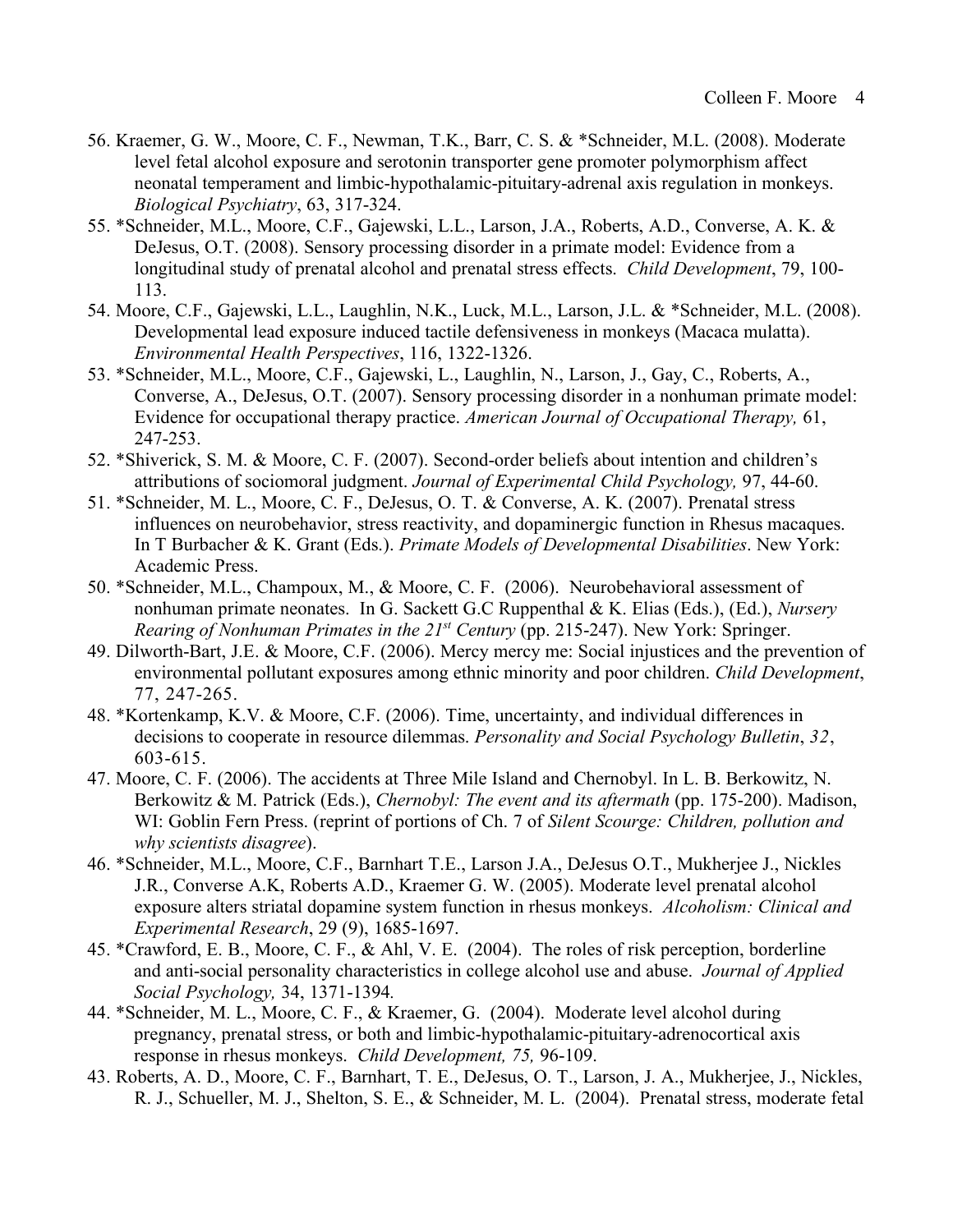alcohol exposure, and dopamine system function in rhesus monkeys. *Neurotoxicology and Teratology, 26,* 169-178.

- 42. \*Haines, B. A., & Moore, C. F. (2003). Integrating themes from cognitive and social cognitive development into the study of judgment and decision making. In S. Schneider & J. Shanteau (Eds.), *Emerging perspectives on judgment and decision research.* Mahwah, NJ: Lawrence Erlbaum.
- 41. Moore, C. F. (2003). *Silent scourge: Children, pollution, and why scientists disagree.* New York: Oxford University Press.
- 40. \*Schneider, M. L., Moore, C. F., & Kraemer, G. (2003). On the relevance of prenatal stress to developmental psychopathology: A primate model. In D. Cicchetti & E. Walker (Eds.), *Neurodevelopmental mechanisms in the genesis and epigenesis of psychopathology: Future research directions.* Cambridge, UK: Cambridge University Press.
- 39. \*Schneider, M. L., Moore, C. F., Kraemer, G. W., Roberts, A. D. & DeJesus, O.T. (2002). The impact of prenatal stress, fetal alcohol exposure, or both on development: Perspectives from a primate model. *Psychoneuroendocrinology, 27,* 285-298.
- 38. \*Rauwald, K. S., & Moore, C. F. (2002) Environmental attitudes as predictors of policy support across three cultures. *Environment and Behavior, 34,* 709-739*.*
- 37. \*Kortenkamp, K. V., & Moore, C. F. (2001). Eco-centrism and anthropocentrism: Moral reasoning about ecological commons dilemmas. *Journal of Environmental Psychology, 21,* 261- 272.
- 36. \*Schneider, M. L., Moore, C. F., Roberts, A. D. & DeJesus, O.T. (2001). Prenatal stress alters early neurobehavior, stress reactivity and learning in nonhuman primates: A brief review. *Stress: The International Journal on the Biology of Stress, 4,* 183-193.
- 35. \*Schneider, M. L., Moore, C. F., & Becker, E. F. (2001). Timing of moderate alcohol exposure during pregnancy and neonatal outcome in rhesus monkeys (*Macaca Mulatta*). *Alcoholism: Clinical and Experimental Research, 25,* 1238-1246.
- 34. \*Schneider, M. L., Moore, C. F., & Kraemer, G. W. (2001). Moderate alcohol during pregnancy: Learning and behavior in adolescent rhesus monkeys. *Alcoholism: Clinical and Experimental Research, 25,* 1383-1392.
- 33. \*Ebenbach, D. H., & Moore, C. F. (2000). Judgments and the environment: Incomplete information, inferences, and individual differences. *Organizational Behavior and Human Decision Processes, 81,* 1-27.
- 32. \*Schneider, M. L., & Moore, C. F. (2000). Effects of prenatal stress on development: A nonhuman primate model. In C. Nelson (Ed.), *Minnesota Symposium on Child Psychology.* Mahwah, NJ: Lawrence Erlbaum.
- 31. \*Dixon, J. A., & Moore, C. F. (2000). The logic of interpreting evidence of developmental ordering: Strong inference and categorical measures. *Developmental Psychology, 36,*826-834.
- 30. \*Dixon, J. A., & Moore, C. F. (1997). Characterizing the intuitive representation in problem solving: Evidence from evaluating mathematical strategies. *Memory & Cognition, 25,* 395-412.
- 29. \*Wills, C. E., & Moore, C. F. (1996). Perspective-taking judgments of medication acceptance: Inferences from relative importance about the impact and combination of information. *Organizational Behavior and Human Decision Processes, 66,* 251-267.
- 28. \*Dixon, J. A., & Moore, C. F. (1996). The developmental role of intuitive principles in choosing mathematical strategies. *Developmental Psychology, 32,* 241-253.
- 27. \*Jadack, R. A., Hyde, J. S., Moore, C. F., & Keller, M. L. (1995). Moral reasoning about sexually transmitted diseases. *Child Development, 66*, 167-177.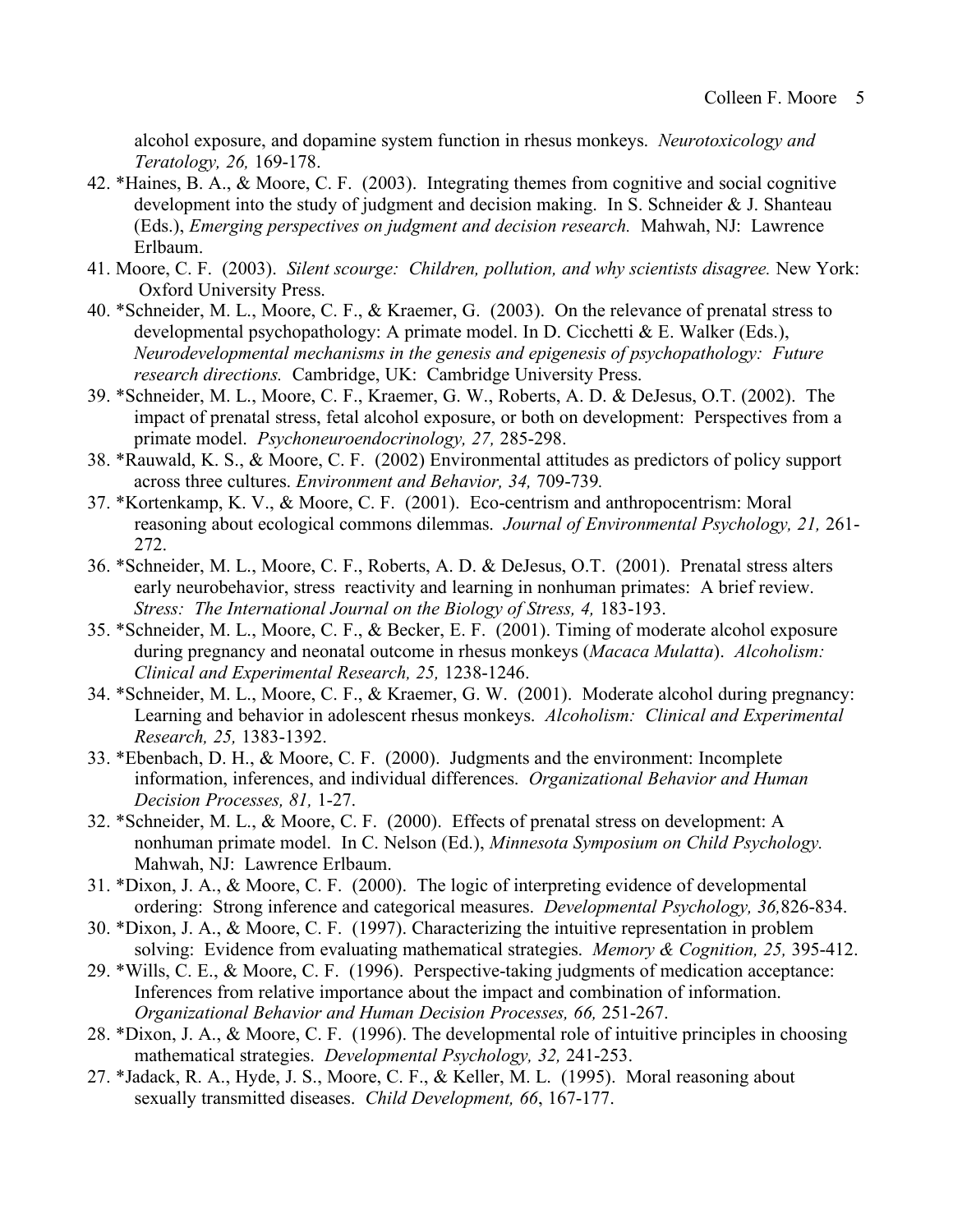- 26. \*Wills, C. E., & Moore, C. F. (1994). Judgment processes for medication acceptance: Self reports and configural information use. *Medical Decision Making, 14,* 137-145.
- 25. \*Wills, C. E., & Moore, C. F. (1994). A controversy in scaling of subjective states: Magnitude estimation versus category rating methods. *Research in Nursing and Health, 17*, 231-237.
- 24. Moore, C. F., Hembree, S. E., & Enright, R. D. (1993). The unfolding of justice: A developmental perspective on reward allocation. In B. A. Mellers (Ed.), *Psychological perspectives on justice* (pp. 183-204). Cambridge: Cambridge University Press.
- 23. \*Ahl, V. A., Moore, C. F., & Dixon, J. A. (1992). Development of intuitive and numerical proportional reasoning. *Cognitive Development*, *7*, 81-108.
- 22. Moore, C. F., Dixon, J. A., & Haines, B. A. (1991). Components of understanding in proportional reasoning: A fuzzy set representation of developmental progressions. *Child Development*, *62*, 441-459.
- 21. \*Schneider, M. L., Moore, C. F., Suomi, S. J., & Champoux, M. (1991). Laboratory assessment of temperament and environmental enrichment in rhesus monkey infants (Macaca mulatta). *American Journal of Primatology*, *25*, 137-155.
- 20. \*Dixon, J. A., & Moore, C. F. (1990). The development of perspective taking: Understanding of information and perspective differences. *Child Development, 61,* 1502-1513.
- 19. Surber, C. F. (1987). A formal representation of qualitative and quantitative reversible operations. In C. Brainerd, J. Bisanz & R. Kail (Eds.), *Formal methods in developmental psychology* (pp. 115-154). New York: Springer-Verlag.
- 18. Surber, C. F., & Haines, B. A. (1987). The development of proportional reasoning: Methodological issues. In G. Whitehurst & R. Vasta (Eds.), *Annals of Child Development, Vol. 4* (pp. 35-87). Greenwich, CT: JAI Press.
- 17. Surber, C. F. (1986). Model testing is not simple: Comments on Lane, Kellam and Anderson. Journal of Experimental Psychology: Human Perception and Performance, 12, 108-109.
- 16. Surber, C. F. (1985). Developmental changes in inverse compensation in social and nonsocial attributions. In S. Yussen (Ed.), *The development of reflection* (pp. 149-166). New York: Academic Press.
- 15. Surber, C. F. (1985). Measuring the importance of information in judgment: Individual differences in weighting ability and effort. *Organizational Behavior and Human Decision Processes, 35,* 156-178.
- 14. Surber, C. F. (1985). Applications of information integration to children's social cognition: Contributions, problems and prospects. In J. B. Pryor & J. D. Day (Eds.), *Social and developmental perspectives of social cognition* (pp. 59-94). New York: Springer-Verlag.
- 13. \*Gzesh, S. M., & Surber, C. F. (1985). Visual perspective-taking skills in children: Evidence for rules and facilitating stimuli. *Child Development, 56,* 1204-1213.
- 12. Surber, C. F. (1984). Inferences of ability and effort: Evidence for two different processes. *Journal of Personality and Social Psychology, 46,* 249-268.
- 11. Surber, C. F. (1984). Issues in using quantitative rating scales in developmental research. *Psychological Bulletin, 95,* 226-246.
- 10. Surber, C. F. (1984). The development of achievement-related judgment processes. In J. Nicholls (Ed.), *The development of achievement motivation* (pp. 137-184). Greenwich, CT: JAI Press.
- 9. Surber, C. F., & Gzesh, S. M. (1984). Reversible operations in the balance scale task. *Journal of Experimental Child Psychology, 38,* 254-274.
- 8. Surber, J. R., & Surber, C. F. (1983). Effects of inference on memory for prose. *Merrill-Palmer Quarterly, 29,* 197-207.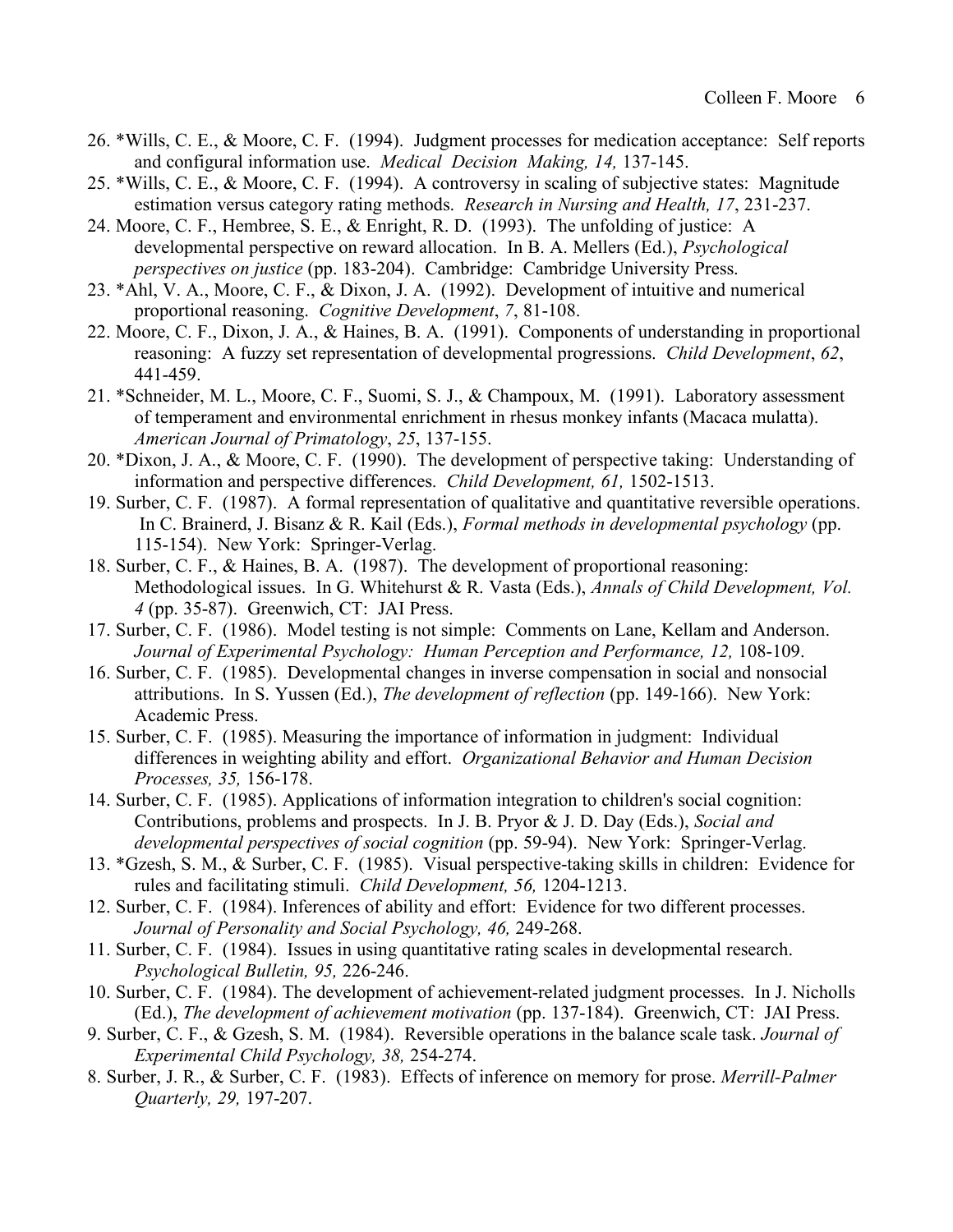- 7. Surber, C. F. (1982). Separable effects of motives, consequences, and presentation order on children's moral judgments. *Developmental Psychology, 18,* 257-266.
- 6. Surber, C. F. (1981). Effects of information reliability in predicting task performance using ability and effort. *Journal of Personality and Social Psychology, 40,* 977-989.
- 5. Surber, C. F. (1981). Necessary versus sufficient causal schemata: Attributions for achievement in difficult and easy tasks. *Journal of Experimental Social Psychology, 17,* 569-586.
- 4. Surber, C. F. (1980). The development of reversible operations in judgments of ability, effort, and performance. *Child Development, 51,* 1018-1029.
- 3. Surber, C. F. (1979). The utility of "simplification" as a developmental research strategy. *Child Development, 50,* 571-574.
- 2. Morris, E., Surber, C. F., & Bijou, S. W. (1978). Self- versus instructor-pacing: Achievement, evaluations, and retention. *Journal of Educational Psychology, 70,* 224-230. (Reprinted in: Moore, G. W. (Ed.), *Developing and evaluating educational research*. Little, Brown & Co.)
- 1. Surber, C. F. (1977). Developmental processes in social inference: Averaging of intentions and consequences in moral judgment. *Developmental Psychology, 13,* 654-665.

*Book Reviews, Encyclopedia Articles, and other minor publications*:

- \*Kortenkamp, K. V., & Moore, C. F. (2011). Psychology of risk perception. *Wiley Encyclopedia of Operations Research and Management Science*, V. Bier (Ed.).
- \*Schneider, M.L. & Moore, C.F. (2011). Prenatal stress and offspring development in nonhuman primates. Encyclopedia on Early Childhood Development, R.E.Tremblay, R. D. Peters, M. Boivin & R. G. Barr (Eds.). Online resource located at: http://www.child-encyclopedia.com/enca/home.html
- Moore, C. F. & Schneider, M. L. (2006). Prenatal development. In N. J. Salkind (Ed.), *Encyclopedia of Human Development*, pp. 1018-1020. Thousand Oaks, CA: Sage.
- Moore, C. F. (2006). Methylmercury. In N. J. Salkind (Ed.), *Encyclopedia of Human Development*, pp. 834-835. Thousand Oaks, CA: Sage.
- Moore, C. F. (2006). Endocrine disruptors. In N. J. Salkind (Ed.), *Encyclopedia of Human Development*, pp. 464-465. Thousand Oaks, CA: Sage.
- Moore, C. F. (2006). Polychlorinated biphenyls. In N. J. Salkind (Ed.), *Encyclopedia of Human Development*, pp. 1008-1009 Thousand Oaks, CA: Sage.
- Moore, C. F. (2006). Noise. In N. J. Salkind (Ed.), *Encyclopedia of Human Development*, pp. 909- 910. Thousand Oaks, CA: Sage.
- Moore, C. F. (2006). Pesticides. In N. J. Salkind (Ed.), *Encyclopedia of Human Development*, pp. 989-990. Thousand Oaks, CA: Sage.
- Moore, C. F. (2006). Ionizing radiation. In N. J. Salkind (Ed.), *Encyclopedia of Human Development*, pp. 734-735. Thousand Oaks, CA: Sage.
- Moore, C. F. (2006). Disasters. In N. J. Salkind (Ed.), *Encyclopedia of Human Development*, pp. 377-378. Thousand Oaks, CA: Sage.
- Moore, C. F. & Moore, T. R. (2006). Maternal smoking. In N. J. Salkind (Ed.), *Encyclopedia of Human Development*, pp. 818-819. Thousand Oaks, CA: Sage.
- Moore, C.F. (2006). An unhealthy start in life What matters most? (Invited Editorial). *Psychological Science in the Public Interest*, 16(3), ί-ίί. (Reprinted in APS Observer, 2006, 1912).)
- \*Kaschak, M., & Moore, C. F. (2000). On the documentation of statistical analyses in the "Clicky-Box" era. *American Psychologist*, *55,* 1511-1512.
- \*Schneider, M. L., Moore, C. F. (2003). Prenatal stress and offspring development in nonhuman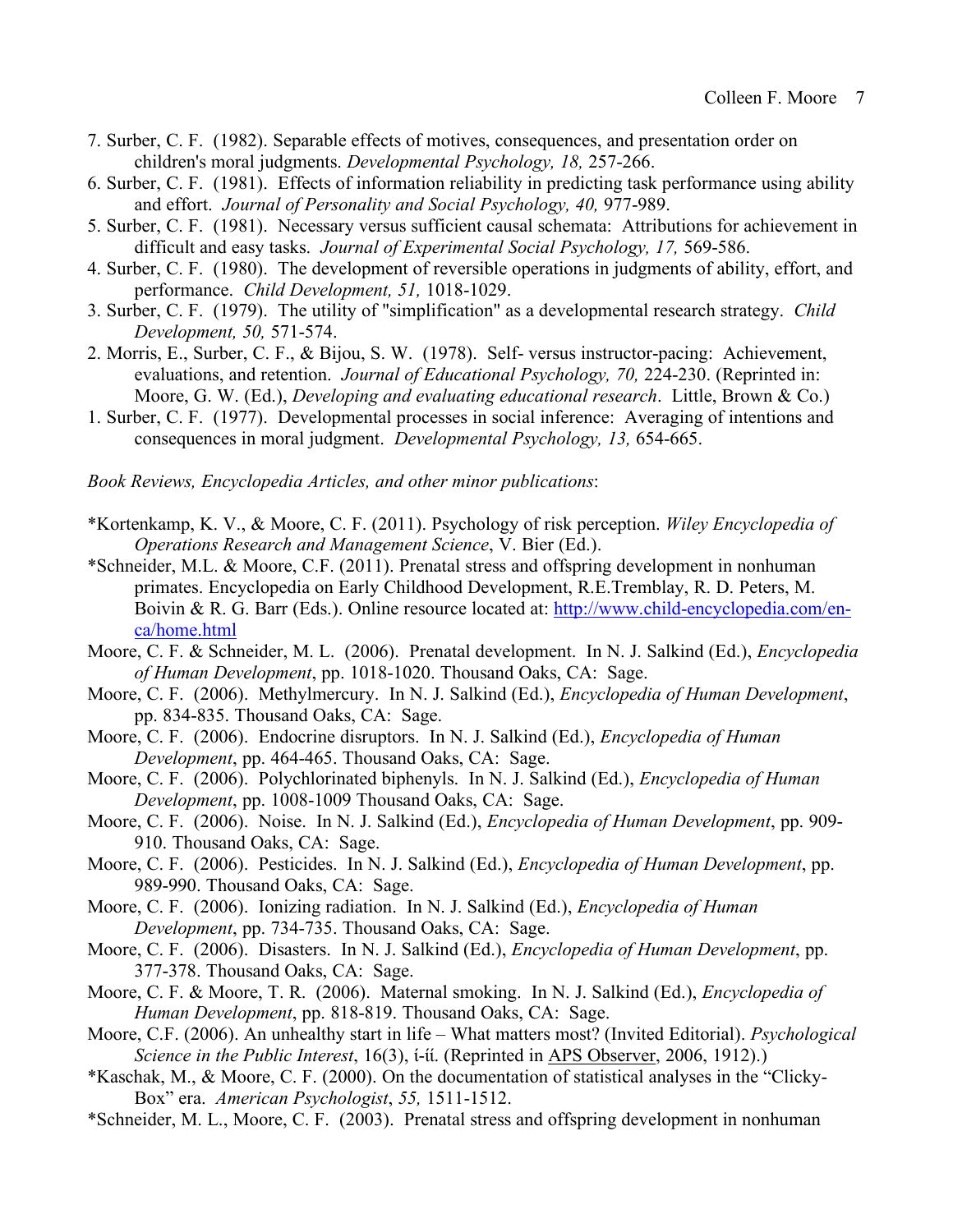primates. In R. Barr (Ed.), *Encyclopedia on Early Childhood Development,* Center for Excellence on Early Childhood Development, Montreal, Quebec, Canada.

- Moore, C. F. (1994). Who decides what to teach about decision making? *American Journal of Psychology, 107*, 315-319. (Book review).
- Surber, C. F. (1981). Review of *Becoming female: Perspectives on development. Sex roles: A journal of research, 7,* 666-670.

*Other Publications (Op-ed):*

- Moore, C. F. (2004). Sanity, civility and morality needed in mercury debate. Guest column in *The Capital Times, Weekend* June 26-27, p. 9A.
- Shrader-Frechette, K. S. & Moore, C. F. (2004). 2005 Energy bill ignores science, provides targets for terrorists. Guest column in the *South Bend Tribune*, March 24.
- Moore, C. F. & Shrader-Frechette, K. S. (2003). Nuclear moratorium important to protect public. Guest column in *The Capital Times*, October 20.

*Convention Papers*:

- Surber, C. F., & Dweck, C. S. (1974, September). Modeling effects on children's generosity: Direct imitation versus transfer to a new situation. Presented at the annual convention of the American Psychological Association, New Orleans.
- Surber, C. F., Morris, E., & Bijou, S. W. (1976, September). Self-pacing versus pacing requirements in individualized instruction: Criterion measures, student evaluations, and retention. Presented at the annual convention of the American Psychological Association, Washington, D.C.
- Surber, C. F. (1978, September). The use of context effects to examine developmental changes in response processes. Presented at the annual convention of the American Psychological Association, Toronto.
- Surber, C. F., & Surber, J. R. (1979, April). Contextual inference and memory for prose. Paper presented at the annual convention of the American Educational Research Association, San Francisco.
- Surber, C. F. (1980, May). Effects of information reliability in predicting task performance using ability and effort. Paper presented at the annual convention of the Midwestern Psychological Association, St. Louis, MO.
- Surber, C. F., & Stevens, B. (1981, April). Order effects in moral judgment. Paper presented at the annual convention of the American Educational Research Association, Los Angeles, CA.
- Surber, C. F. (1981, April). Asynchrony in development of the discounting principle for social and nonsocial judgments. Paper presented at the biennial meeting of the Society for Research in Child Development, Boston, MA.
- Surber, C. F. (1981, May). Reversible mental operations for inferences about hypothetical events. Paper presented at the annual convention of the Midwestern Psychological Association, Detroit, MI.
- Surber, C. F. (1981, August). Effects of configural prediction rules on causal inferences. Paper presented at the annual convention of the American Psychological Association, Los Angeles, CA.
- Surber, C. F. (1982, May). Effects of information reliability on inferences of ability. Paper presented at the annual convention of the Midwestern Psychological Association, Minneapolis, MN.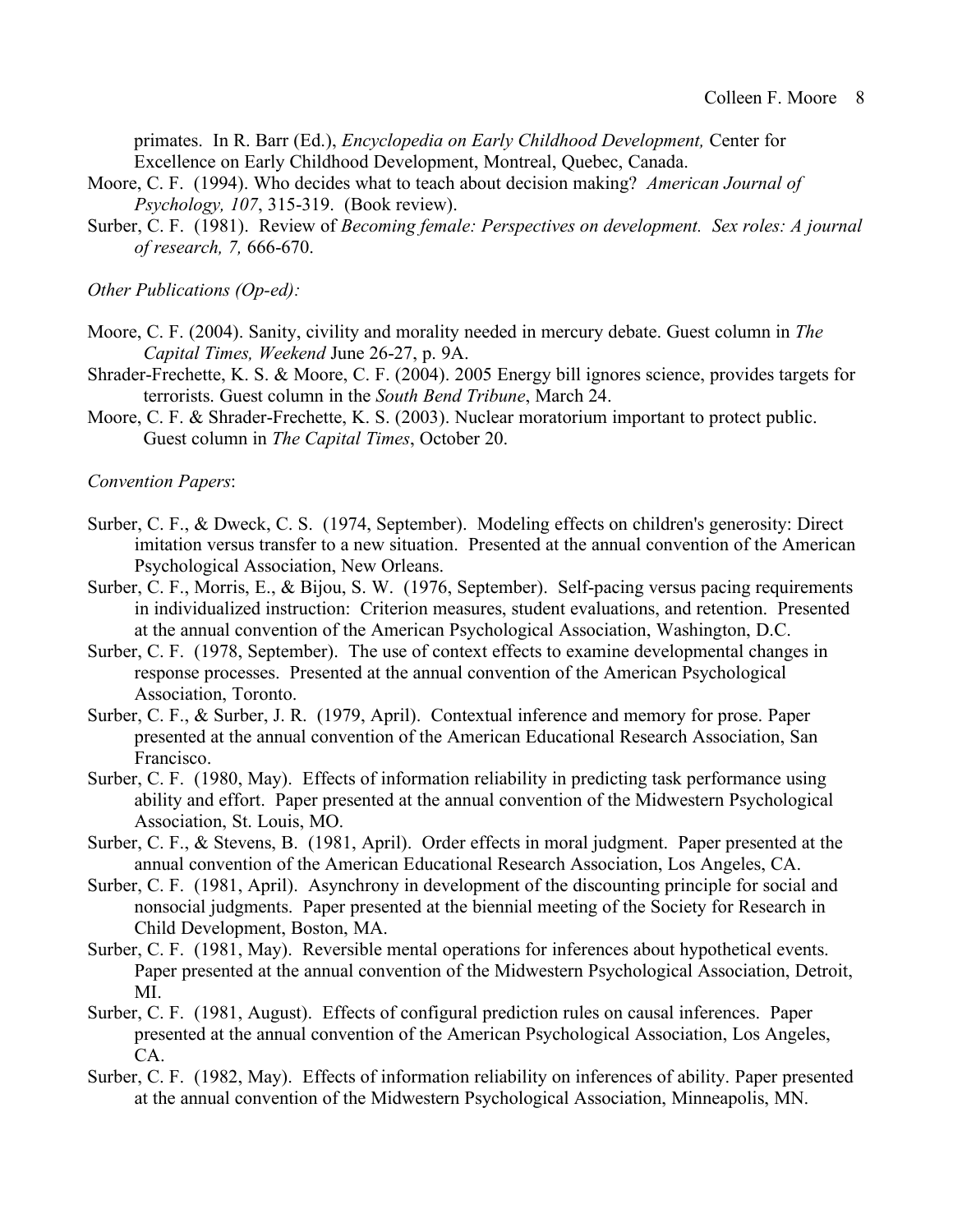- Surber, C. F. (1982, November). Relationships between predictions and inferences. Paper presented at the annual meeting of the Psychonomic Society, Minneapolis, MN.
- Surber, C. F. (1982, November). Issues in studying developmental changes in judgment. Paper presented at the third annual meeting of the Judgment and Decision-making Society, Minneapolis, MN.
- Surber, C. F., & Gzesh, S. M. (1983, April). Reversible reasoning in the balance scale task. Paper presented at the biennial meeting of the Society for Research in Child Development, Detroit, MI.
- Surber, C. F. (1983, May). Differences in weighting information in predicting performance. Paper presented at the annual meeting of Midwestern Psychological Association, Chicago, IL.
- Gzesh, S. M., & Surber, C. F. (1984, May). Visual perspective-taking skills in young children: Evidence for rules and facilitating stimuli. Paper presented at the annual convention of the Midwestern Psychological Association, Chicago, IL.
- Surber, C. F. (1984, October). Discussant. Symposium entitled, "Affective factors and mathematics learning," 6th Annual Meeting of the International Group for the Psychology of Mathematics Education, North American Chapter, Madison, WI.
- Haines, B. A., Surber, C. F., Walden, J., & Gzesh, S. M. (1985, April). Reversibility of intuitive and analytic mental operations. Paper presented at the biennial meeting of the Society for Research in Child Development, Toronto, Ontario, Canada.
- Surber, C. F., Haines, B. A., & Rasico, J. (1986, April). Development of reversible operations in predicting temperature. Paper presented at the annual meeting of the American Educational Research Association, San Francisco, CA.
- Surber, C. F. (1986, July). Discussant for "Autonomy and interrelatedness: Spinoza, Hume, and Vasubandu," by Winnifred A. Timm, presented at the 33rd annual meeting of the Institute on Religion in an Age of Science. Star Island, NH.
- Dixon, J. A., & Surber, C. F. (1988, May). An analysis of children's role taking through comparison of perspectives on a moral judgment task. Paper presented at the annual meeting of the Midwestern Psychological Association, Chicago, IL.
- Haines, B. A., & Moore Surber, C. F. (1989, April). Development of probability understanding. Paper presented at the biennial meeting of the Society for Research in Child Development, Kansas City, MO.
- Ahl, V., Moore Surber, C. F., & Dixon, J. A. (1989, April). Qualitative change in development of proportional reasoning. Paper presented at the biennial meeting of the Society for Research in Child Development, Kansas City, MO.
- Kraemer, E. S., & Moore Surber, C. F. (1989, May). Effects of attitudes and values on moral reasoning. Paper presented at the annual meeting of the Midwestern Psychological Association, Chicago, IL.
- Cook, G. L., & Moore, C. F. (1990, May). Development from integral to separable perception: A critical analysis. Presented at the annual meeting of the Midwestern Psychological Association, Chicago, IL.
- Dixon, J. A., & Moore, C. F. (1991, April). Intuitive understanding constrains choice of mathematical strategies. Paper presented at the biennial meeting of the Society for Research in Child Development, Seattle, WA.
- Dixon, J. A., & Moore, C. F. (1991, May). The use of intuitive principles in evaluating mathematical strategies. Paper presented at the annual meeting of the Midwestern Psychological Association, Chicago, IL.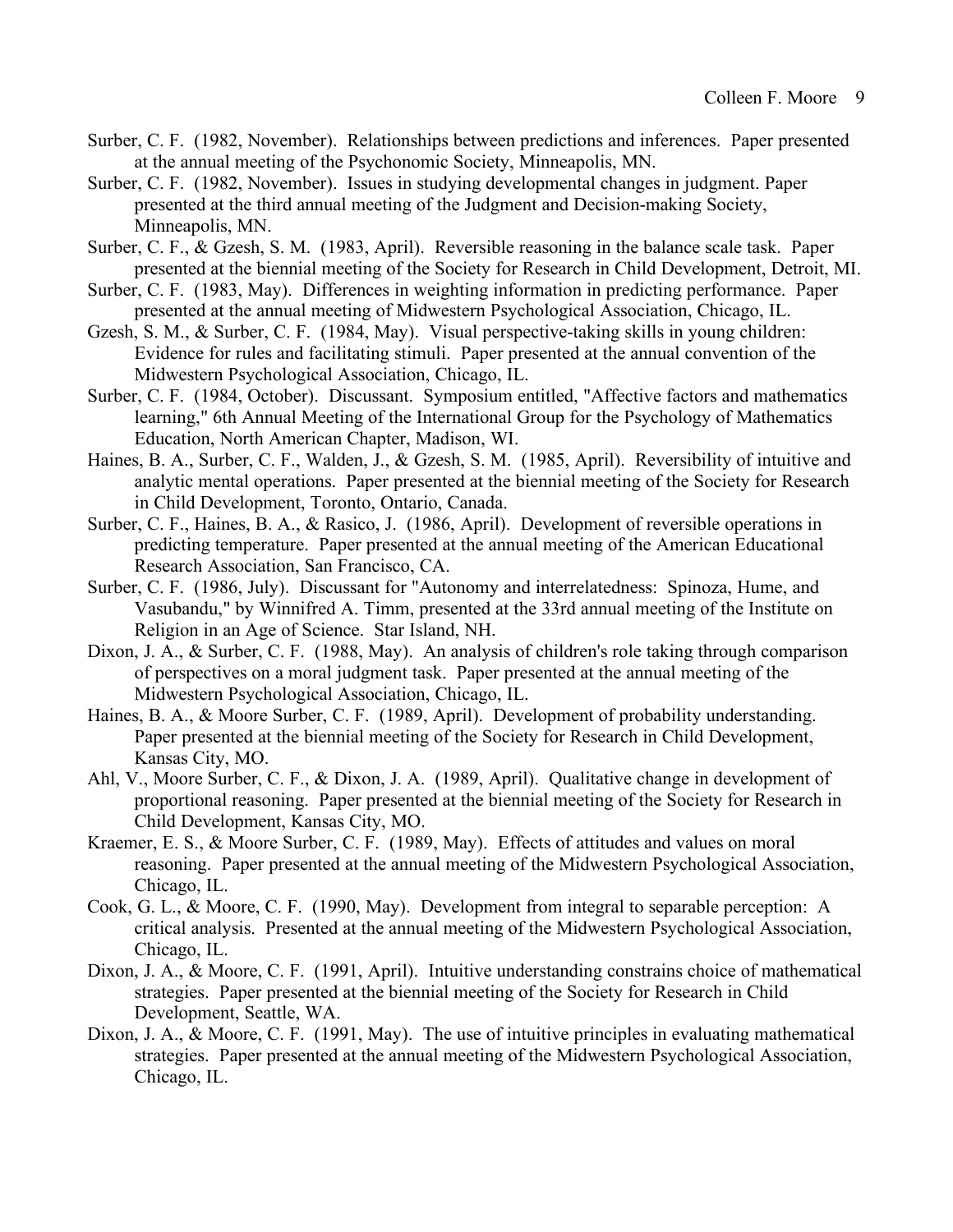- Wills, C. E., & Moore, C. F. (1991, November). Judgment processes for psychiatric medication acceptance. Paper presented at the Sixth Annual Nursing Research Symposium, Clinical Decision Making, Chicago, IL.
- Dixon, J. A., & Moore, C. F. (1991, November). The effect of intuitive representations on math strategy verification. Paper presented at the annual meeting of the Psychonomic Society, San Francisco, CA.
- Wills, C. E., & Moore, C. F. (1992, May). Effects of explicitly unknown information on judgments of medication acceptance. Paper presented at the annual meeting of the Midwestern Psychological Association, Chicago, IL.
- Wills, C. E., & Moore, C. F. (1992, June). Judgment processes for psychiatric medication acceptance. Paper presented at Sigma Theta Tau International Nursing Research Conference.
- Kutil, R., Moore, C. F., & Lauver, D. (1993, March). History of childhood sexual abuse and a negative attributional style. Paper presented at the annual meeting of the Midwestern Nursing Research Society, Cleveland, OH.
- Wills, C. E., & Moore, C. F. (1993, November). Perspective taking judgments of medication acceptance. Poster presented at the annual meeting of the Judgment and Decision Making Society, Washington, D.C.
- Moore, C. F., & Dixon, J. A. (1993, March). The role of intuitive understanding in the development of math problem solving. Paper presented at the Biennial Meeting of the Society for Research in Child Development, New Orleans, LA.
- Wills, C. E., & Moore, C. F. (1993, November). Patterns of configural information processing in patient decision making about medication acceptance. Poster presented at the Sigma Theta Tau 32nd Biennial Convention, Indianapolis, IN.
- Wills, C. E., & Moore, C. F. (1993, November). Perspective-taking judgments of medication acceptance. Poster presented at the Annual Meeting for the Society for Judgment and Decision Making, Washington, D.C.
- Thompson, D. R., & Moore, C. F. (1994, March). Causal reasoning about general and particular case relationships in deterministic and probabilistic conditions. Paper presented at the 36th Annual Meeting of Experimental Psychologists, Munich, Germany.
- Wills, C. E. & Moore, C. F. (1994, March). Patterns of configural information processing in patient decisions making about medication acceptance. Poster presented at the Annual Meeting of the Midwest Nursing Research Society, Milwaukee, WI.
- Wills, C. E., & Moore, C. F. (1995, November). Relationships between "think aloud" verbalizations and judgment processes for partially described information. Presented at the annual meeting of the Judgment and Decision Making Society, Los Angeles, CA.
- Schneider, M. L., Roughton, E. C., Moore, C. F., & Clark, A. S. (1996, May). Timing of prenatal stress affects neurobehavioral and endocrine responses in rhesus monkey offspring. Presented at the Conference for Advancing Research on Developmental Plasticity, NIMH, Chantilly, VA.
- Wills, C. E., & Moore, C. F. (November, 1996). Student nurses' perspective taking judgments of medication acceptance. Presented at the Judgment and Decision Making Society, Chicago, IL.
- Wills, C. E., & Moore, C. F. (April, 1996). Self-reported values and health treatment decisionmaking. Presented at the Midwestern Nursing Research Society, Detroit, MI.
- Dixon, J. A., & Moore, C. F. (1997). Disconfirming developmental ordering hypotheses with contingency tables. Presented at the biennial meeting of the Society for Research in Child Development, Washington, DC.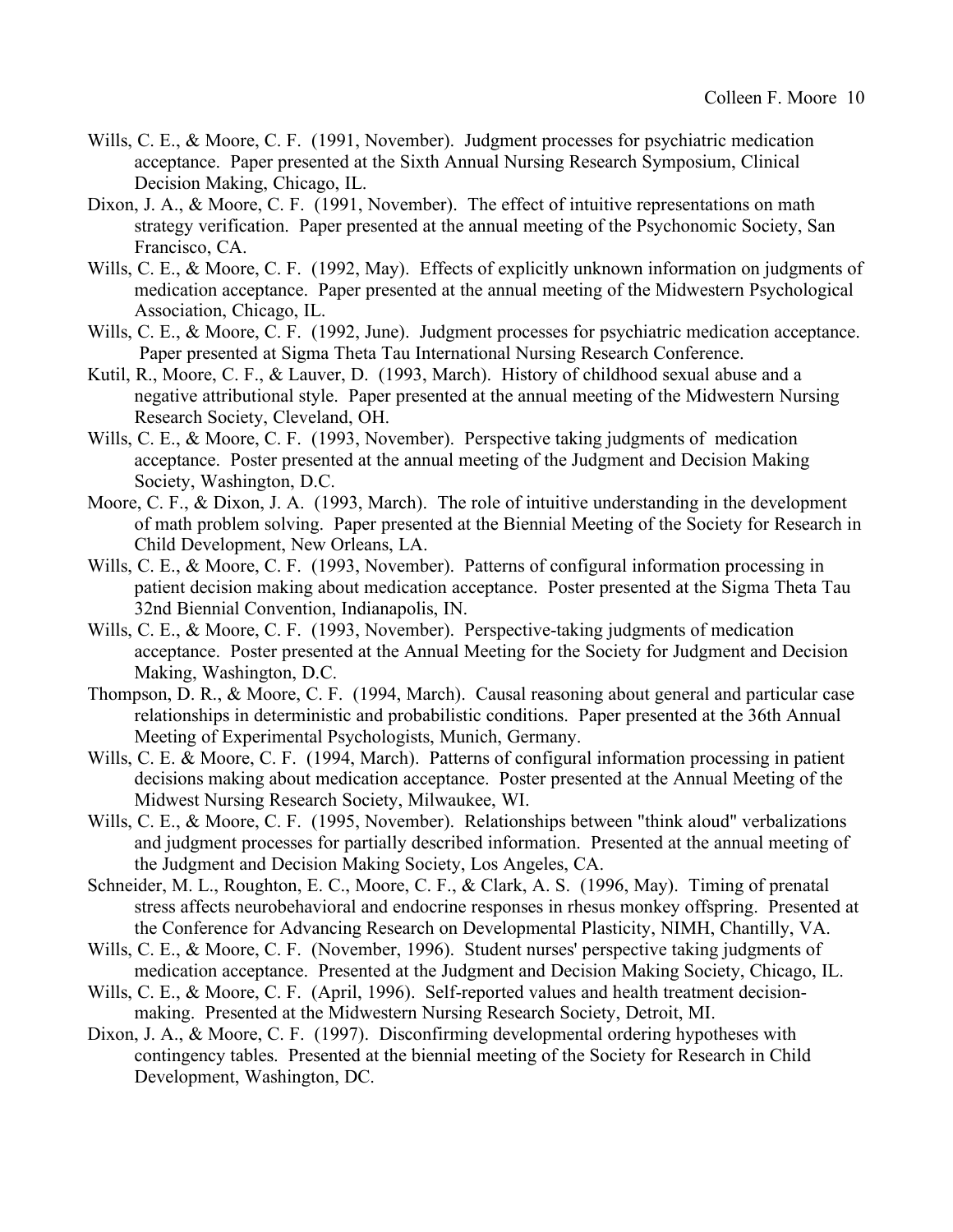- Wills, C. E., & Moore, C. F. (November, 1997). Judgments of likelihood and confidence for antidepressant medication acceptance. Poster presented at the annual meeting of the Society for Judgment and Decision Making, Philadelphia, PA.
- Ebenbach, D. H., Moore, C. F., & Gershaw, J. (November, 1997). Assuming the worst: Environmental decisions in the context of missing information. Poster presented at the annual meeting of the Society for Judgment and Decision Making, Philadelphia, PA.
- Ebenbach, D. H., Moore, C. F., & Parsil, S. A. (May, 1998). Internally and externally motivated attitudes: The case of environmental beliefs. Paper presented at the annual meeting of the Midwestern Psychological Association, Chicago, IL.
- Ebenbach, D. H., & Moore, C. F. (November 1998). Worldviews and environmental judgments: Dumping on the rich. Poster presented at the annual meeting of the Society for Judgment and Decision Making, Dallas, TX.
- Caldwell, S. B., Moore, C. F., & Ebenbach, D. H. (November, 1998). Judgment of risk to self versus the environment: Gender differences and environmental attitudes. Poster presented at the annual meeting of the Judgment and Decision Making Society, Dallas, TX.
- Kortenkamp, K., & Moore, C. F. (April, 1999). Eco-centrism and anthropocentrism: Moral reasoning in ecological dilemmas. Paper presented at the annual meeting of the Midwestern Psychological Association, Chicago, IL.
- Ahl, V., Quam, H., Moore, C. F., Ulloa, V., & Scroger, J. (April, 1999). Maternal drug use and public policy: A cross-cultural investigation. Paper presented at the Biennial meeting of the Society for Research in Child Development, Albuquerque, NM.
- Merten, E., & Moore, C. F. (April, 1999). The knowledge and perceived risk of environmental reproductive hazards. Paper presented at the annual meeting of the Midwestern Psychological Association, Chicago, IL.
- Geurkink, H. A. & Moore, C. F. (November, 2000). Risk perception and willingness to pay for food grown with different methods. Presented at the annual convention of the Society for Judgment and Decision Making, New Orleans, LA.
- Schneider, M. L. & Moore, C. F. (April, 2001). Prenatal stress modifies postnatal neurobehavior and stress reactivity in primates. Paper to be presented at the Biennial convention of the Society for Research on Child Development, Minneapolis, MN.
- Schneider, M. L., Moore, C. F., Roberts, A. D., & DeJesus, O. T. (November, 2001). Moderate fetal alcohol exposure and prenatal stress: Neurobehavior and dopamine function in monkeys. International Society for Developmental Psychobiology, San Diego, California.
- Schneider, M. L., & Moore, C. (April, 2001). Prenatal stress modifies postnatal neurobehavior and stress reactivity in primates. Society for Research in Child Development, Minneapolis, Minnesota.
- Kortenkamp, K. V. & Moore, C. (April, 2001). Development of moral evaluations of ecologically damaging decisions and outcomes. Society for Research in Child Development, Minneapolis, Minnesota.
- Schneider, M.L., Moore, CF. (February, 2002). Maternal stress increases risk for neurobehavioral deficits and altered stress responses in primates. Presentation at: Enhancing outcomes in women's health: Translating psychosocial and behavioral research into primary care, community interventions, and health policy. Washington DC.
- Schneider, M.L., Moore, C.F., Roberts, A., DeJesus, O.T. (April, 2002). Prenatal stress, attention, motor maturity, stress reactivity, and dopamine function in primates. International Conference on Infant Studies, Toronto, Canada.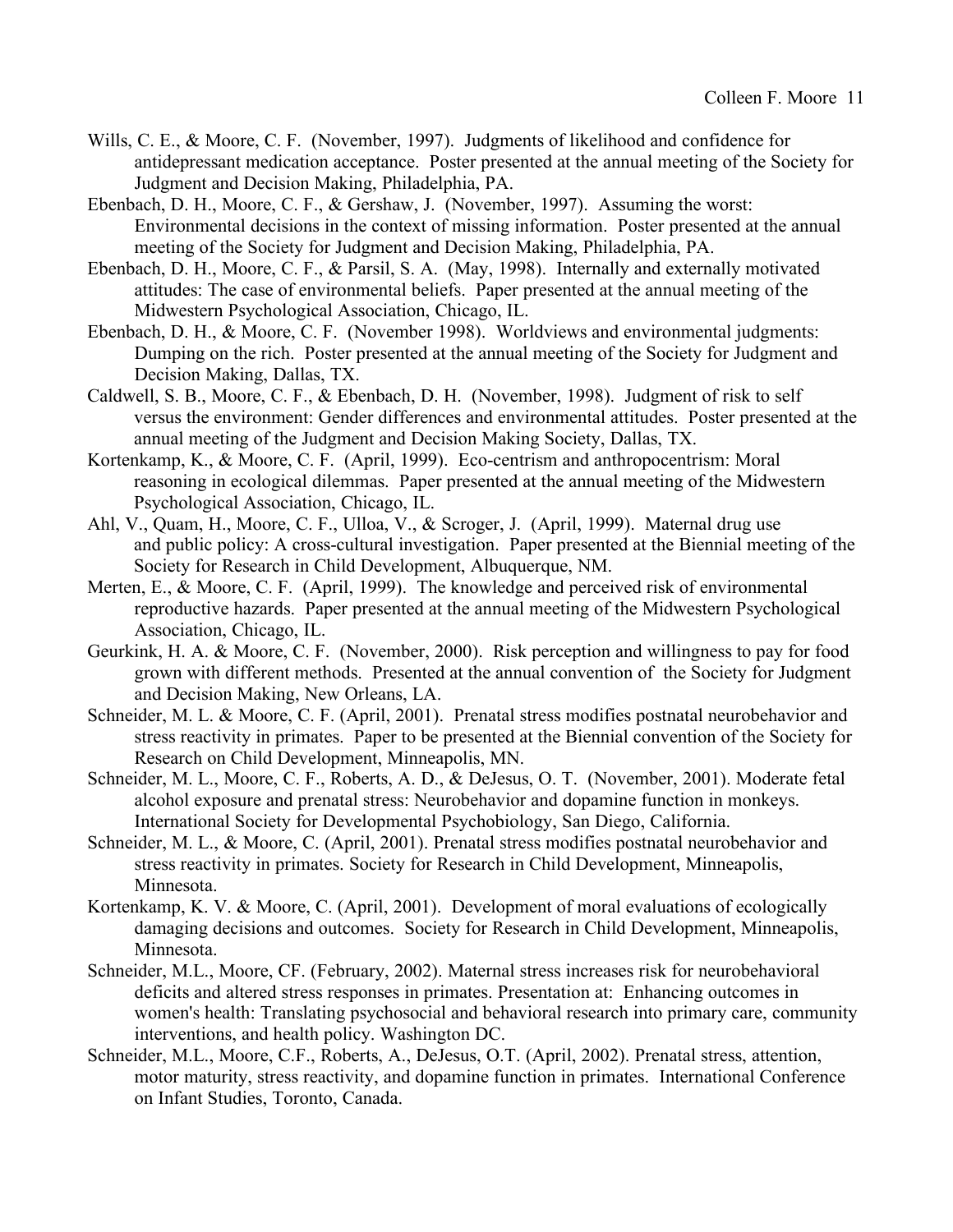- Schneider, M.L. & Moore, C.F. (June, 2002). Prenatal stress alters neurobehavior and hypothalamicpituitary-adrenal axis response to stress in rhesus monkeys. In the Symposium: Stress, Development, and Psychopathology, 26th Annual Meeting of the Neurobehavioral Teratology Society, Scottsdale, Arizona
- Landrath, L. L., Laughlin, N. K., Moore, C. F., Luck, M. L., Larson, J. A., & Schneider, M. L. (April, 2003). Postnatal lead alters sensory processing in primates. Society for Research in Child Development, Tampa, Florida.
- Schneider, M. L., & Moore, C. F. (March, 2003). Sensory regulation and its effects on social dominance and behavior. Social Communication and Sensory Integration. Los Angeles, CA.
- Schneider, M. L., Moore, C. F., Newman, T. K., Barr, C. S., Larson, J. A., Roberts, A., DeJesus, O. T., Kraemer, G. W. (June, 2004). Moderation of fetal alcohol effects by variation in serotonin transporter gene in monkeys. Research Society on Alcoholism, Vancouver, Canada.
- Barnhart, T. E., Roberts, A. D., DeJesus, O. T., Flores, L. G., Murali, D., Oakes, T. R., Converse, Å. K., Dick, D. W., Mukherjee, J, Nickles, R. J., Larson, J., Moore, C. F., & Schneider, M. L. (June, 2004). Paired [18F]FAL and [18F]FMT PET studies in timing of moderate alcohol exposure in rhesus monkeys during pregnancy. 51st Annual Meeting, Society of Nuclear Medicine, Philadelphia, PA.
- Schneider, M. L., Moore, C. F., Newman, T. K., Barr, C. S., Larson, J. A., Roberts, A., DeJesus, O. T., Kraemer, G. W. (June, 2004). Moderation of fetal alcohol effects by variation in serotonin transporter gene in monkeys. Research Society on Alcoholism, Vancouver, Canada.
- Kortenkamp, K. V. & Moore, C. F. (November, 2004). Time, uncertainty and individual differences in decisions to cooperate in resource dilemmas. Society for Judgment and Decision Making, Minneapolis, MN.
- Shiverick, S. M. & Moore, C. F. (April, 2005). Understanding perspectives in belief and judgment: Children's interpretations of ambiguous action. Presented at the biennial meeting of the Society for Research in Child Development.
- Schneider, M. L., Moore, C. F., Larson, J., Gajewski, L., Converse, A., Barnhart, T., DeJesus, O. T., & Roberts, A. (April, 2005). Prenatal stress alters sensory processing and dopamine function in a nonhuman primate model. Presented at the biennial meeting of the Society for Research in Child Development.
- Kortenkamp, K. V. & Moore, C.F. (November, 2005). The environment as sacred: Taboo trade-offs and transactions. Presented at the Society for Judgment and Decision Making, Toronto, Ontario, Canada.
- Kortenkamp, K. V. , Rentscher, K., Hill, E. & Moore, C. F. (November, 2006). Responses to environmental injustice: Who's responsible for protecting vulnerable populations? Presented at the Society for Judgment and Decision Making, Houston, TX.
- Schneider, M. L. & Moore, C. F. (May, 2006). Sensory Processing Disorder in nonhuman primates: Brain, behavior, and genes. Developmental Psychobiology Research Group (DPRG), University of CO Health Sciences Center, Colorado.
- Schneider, ML & Moore, C.F. (February, 2006). The impact of prenatal stress and moderate level fetal alcohol exposure on neurobehavior, stress reactivity, and dopamine function in rhesus monkey offspring. Developmental Psychobiology Seminar, Neuroscience Program, Wake Forest University School of Medicine, Bowman Gray Campus, Winston-Salem, N Carolina.
- Priess, H. A. & Moore, C. F. (April, 2007). The development of sacred values: Children as "intuitive theologians". Presented at the biennial conference of the Society for Research in Child Development, Boston, MA.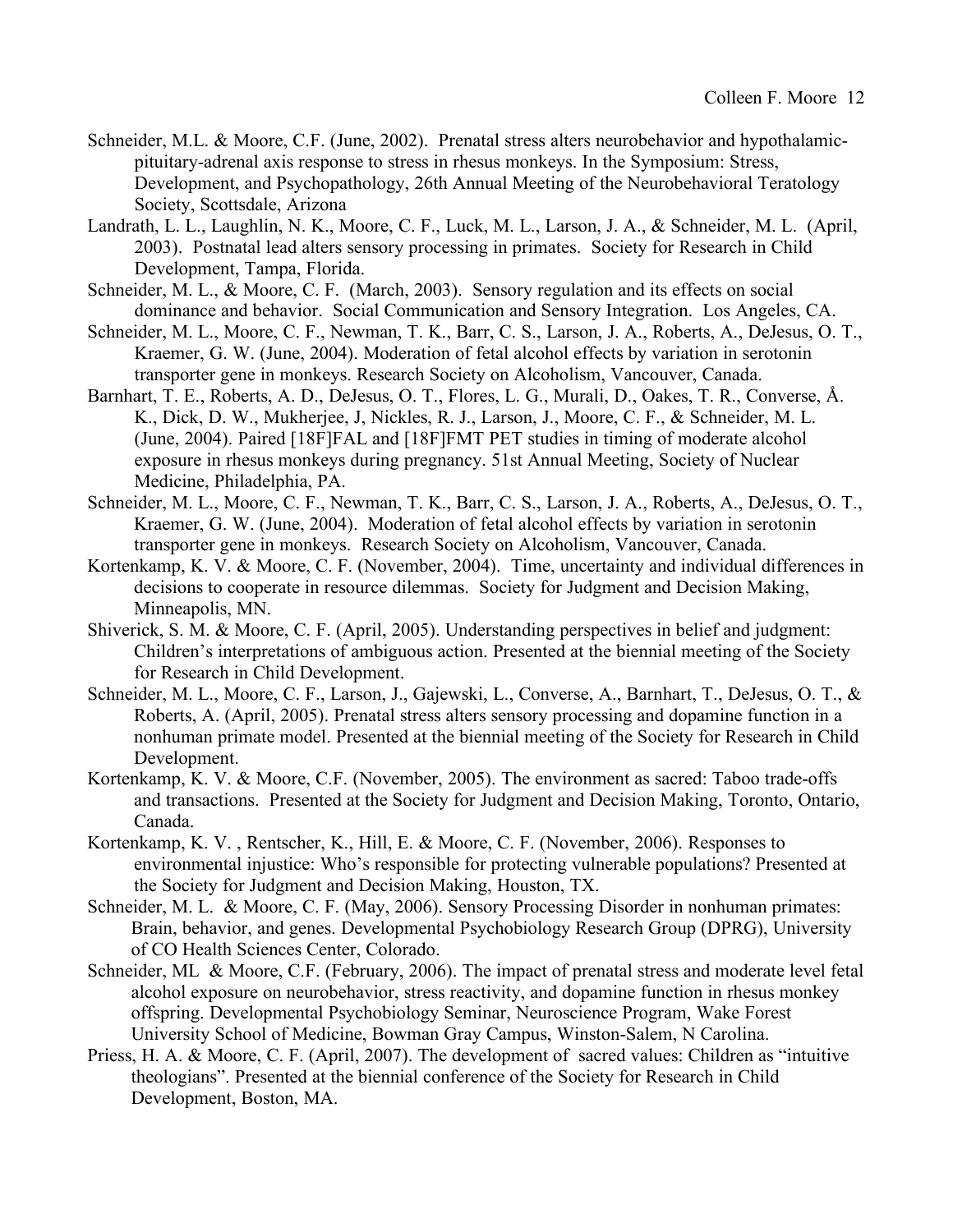- Schneider, M. L., Moore, C. F. & Larson, J. A. (April, 2007). The role of prenatal stress on neurobehavior, stress reactivity, and brain function in a primate model. ". Presented at the biennial conference of the Society for Research in Child Development, Boston, MA.
- Schneider, M. L., Moore, C. F. & Larson, J. A. (April, 2007). Prenatal stress alters behavior and dopamine function in rhesus monkeys. ". Presented at the biennial conference of the Society for Research in Child Development, Boston, MA.
- Kortenkamp, K. V. & Moore, C. F. (November 2007). Decision making about uncertain environmental risks with ethical implications. Presented at the annual conference of the Society for Judgment and Decision Making, Long Beach, CA.
- Kortenkamp, K. V. & Moore, C. F. (November, 2007). Moral reasoning under uncertainty. Presented at the annual conference of the Psychonomic Society, Long Beach, CA.
- Krosch, A. R. & Moore, C. F. (November, 2007). The role of implied socio-economic advantage in reactions of outrage and blame. Presented at the annual conference of the Society for Judgment and Decision Making, Long Beach, CA.
- Kortenkamp, K. V., & Moore, C. F. (2008, November). Perceptions of uncertain and unethical environmental risks. Poster presented at the Annual Meeting of the Society for Judgment and Decision Making, Chicago, IL.
- Drwecki, B. B., Kortenkamp, K. V., & Moore, C. F. (2008, November). Moral judgments and cognitive focus: A mediation model. Poster presented at the Annual Meeting of the Society for Judgment and Decision Making, Chicago, IL.
- Drwecki, B. B., Kortenkamp, K. V., & Moore, C. F. (2008, May). The cognitive underpinnings of moral decision making. Poster presented at the Annual Meeting of the Midwestern Psychological Association, Chicago, IL.
- Meng, C. & Moore, C. F. (November, 2008). Asymmetry in blame and perceived causality for actions and omissions as external and internal causes. Presented at the annual conference of the Society for Judgment and Decision Making, Chicago, IL.
- Schneider, M.L. Moore, C.F. (November, 2009). SPD in a primate model: Neurobiological correlates. *Wisconsin Occupational Therapy Conference*, Middleton, Wisconsin.
- Schneider, M.L. Moore, C.F., Larson, J.A., Thiede A.J., Resch, L.M., Converse, A. K. (2009). Keynote: Neurobiological correlates of SPD in a primate model: Habituation, sensitization, and dopamine. *Sensory Processing Disorder Foundation 9th International Symposium*, Chicago Illinois.
- Schneider, M. L., Moore, C. F., Larson, J. A., Thiede, A. J., & Converse, A. K. (2009). Relationship of stress responsivity, serotonin and dopamine function, and alcohol consumption in a prospective longitudinal primate study. *Research Society on Alcoholism*, San Diego California.
- Ahlers, E. O., Moirano, J.M., Christian, B.T., Holden, J.E., Moore, C.F., Schneider, M.L. & Converse, A.K. (September, 2009). Assessment of PET quantitative accuracy when using a stereotactic head holder for the rhesus monkey. *World Molecular Imaging Congress,* Montreal, Quebec.
- Converse, A.K., Moirano, J.M., Ahlers, E. O., Murali, D., Christian, B.T., DeJesus, O.T., Nickles, R. J., Holden, J.E., Moore, C.F. & Schneider, M.L. (September, 2009). Striatal DAT binding and reversal task performance in rhesus. *World Molecular Imaging Congress*, Montreal, Quebec.
- Converse AK, Moirano JM, Larson JA, Kronenfeld KV, Oakes TR, Holden JE, Moore CF and Schneider ML (2009) PET imaging of cerebral glucose metabolism during executive function in normal rhesus [Poster presentation, Abstract 520, IXth International Conference on Quantification of Brain Function with PET, 29 June - 3 July 2009, Chicago] Journal of Cerebral Blood Flow & Metabolism 29:S591-S591.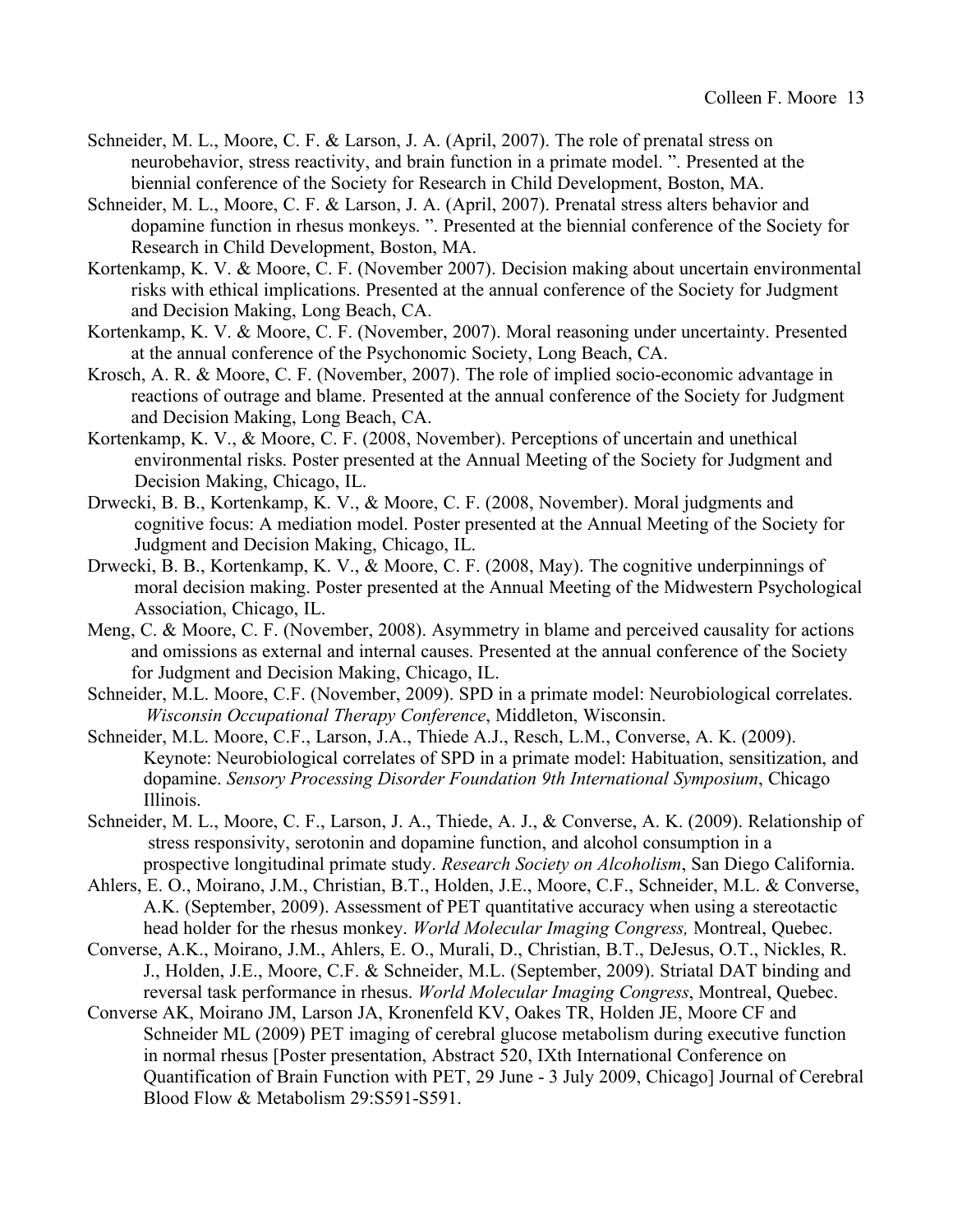- Drwecki, B & Moore, C. F. (October, 2009). The roles of empathy and perceived patient pain in pain treatment: an analog using a non-medical sample. Presented at the annual meeting of *Society for Medical Decision Making,* Los Angeles, CA.
- Garfield, A. M., & Moore, C. F. (2009). Development and initial validation of a scale of spiritual oneness. Paper Presented at the 7th Annual Mid-Year Conference of APA Division 36, April 3, 2009, Columbia, MD.
- Garfield, A. M., & Moore, C. F. (2009). Does authoritarianism explain the connection between religion and dominion beliefs? Poster Presented at the 21st Annual Convention of the Association for Psychological Science, May 23, 2009, San Francisco, CA.
- Garfield, A. M., & Moore, C. F. (2009). Can authoritarianism explain the connection between religious fundamentalism and dominion beliefs? Paper Presented at the Annual Meeting of the Society for the Scientific Study of Religion, October 25, 2009, Denver, CO.
- Kortenkamp, K. V. & Moore, C. F. (2010). Moral decision making in an uncertain world. Paper presented at the annual meeting of the Midwestern Psychological Association, May, Chicago, IL.
- Garfield, A. M., Gracz, M. Moore, C. F. (March, 2010). Mysticism, mental health and religiosity. Paper Presented at the 8th Annual Mid-Year Conference of APA Division 36, March, 2010, Columbia, MD.
- Garfield, A. M., Gracz, M. D., Moore, C. F. (March, 2010). Mysticism, mental health and religiosity. Paper Presented at the 8th Annual Mid-Year Conference of APA Division 36, March, 2010, Columbia, MD.
- Garfield, A. M., Gracz, M. D., Drwecki, B.B., Kortenkamp, K.V., Boudreau, R. E. & Moore, C. F. (May, 2010). Spiritual oneness positively predicts pro-environmental intentions and behavior among environmentally conscious adults. Presented at the annual conference of the American Psychological Society, Boston, MA.
- Schneider, M.L., Moore, C.F. (October, 2010). Prospective longitudinal primate study of prenatal stress and alcohol exposure: brain, behavior, stress reactivity, and genes. *Fifth Annual Conference of Epidemiological Longitudinal Studies in Europe*, Paphos, Cyprus.
- Schneider, M.L., Moore, C.F., et al. (Feb, 2010). Primate model of atypical sensor responsiveness: Brain, behavior, stress reactivity, and genes. R2K: Research 2010: Building bridges between research and practice. Los Angeles, CA.
- Amato, M.S. & Moore, C. F. (2010). Using Energy Conservation to Promote Concern About Climate Change. *Poster presentation at Behavior, Energy, and Climate Change Conference 2010*, Sacramento, CA.
- Adkins, M., Schneider, M.L., Moore, C.F. (April, 2011). Can neonatal behavior and genotype predict sensory processiong function? Poster presented at the biennial meeting of the *Society for Research in Child Developmen*t.
- Schneider, M.L., Moore, C.F. (April, 2011). A nonhuman primate model of atypical sensory processing: Brain, behavior, stress reactivity and genes, *Research Colloquium and Tea, American Occupational Therapy Association Conference,* Philadelphia, PA.
- Schneider, M.L., Moore, C.F. (May, 2011). The role of prenatal stress and/or alcohol exposure on neurobehavior, stress reactivity, and brain function in a primate model. *Second International Congress on Alcoholism and Stress.* Volterra, Italy.
- \*Kortenkamp, K.V. & Moore, C.F. (May, 2012). Ethics under uncertainty: The role of expected utilities and worst case scenarios. Association for Psychological Science, Chicago, IL.
- \*Amato, M.S., Anderson, H., Havlena, J.A., Imm, P., Kanarek, M.S., Magzamen, S. & Moore, C.F. (August, 2012) Association between moderate childhood lead poisoning and end of grade exam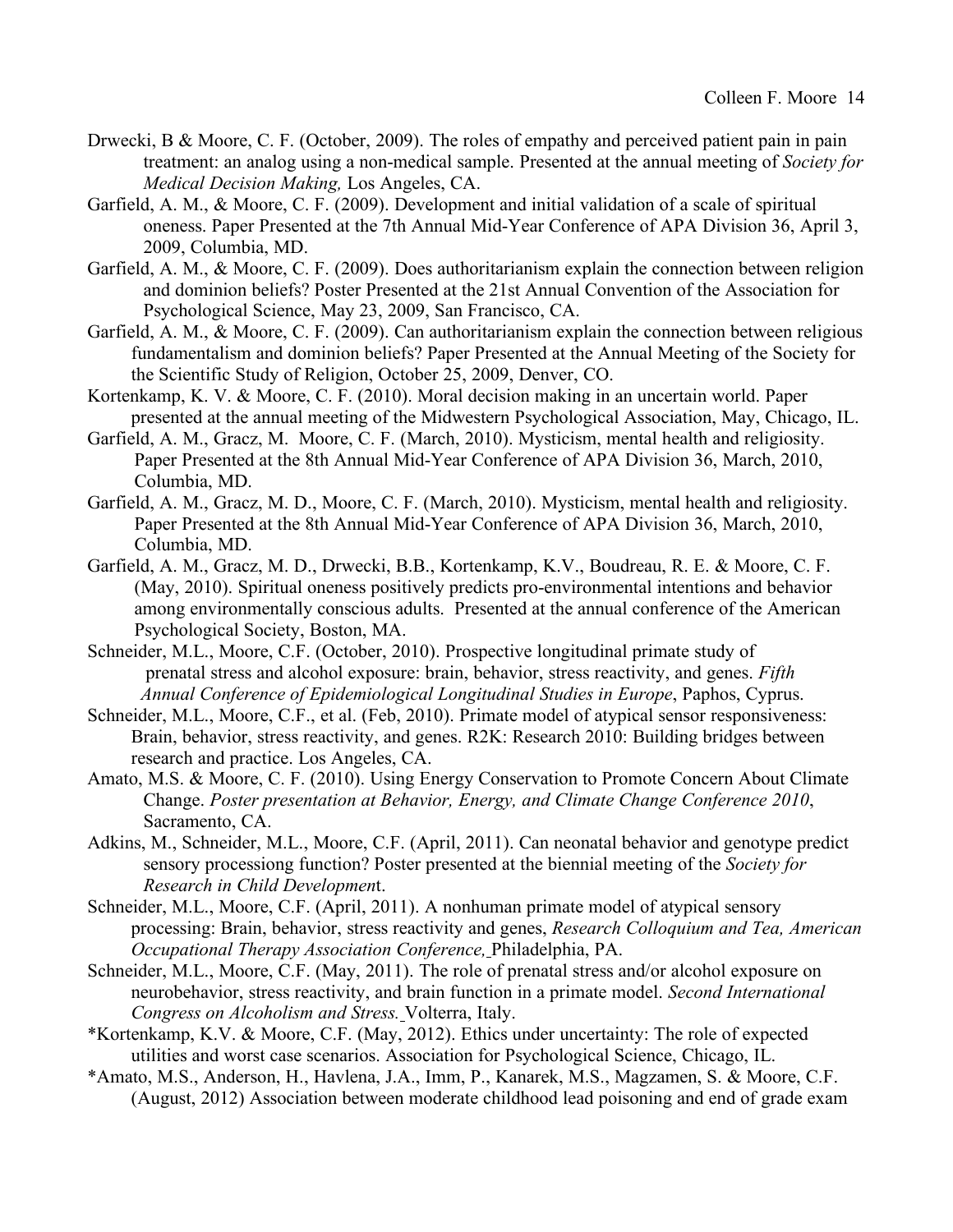performance in an urban school district. International Society for Environmental Epidemiology. Columbia, SC.

- \*Garfield, A. M. & Moore, C. F. (November, 2013). Pro-environmental attitudes in Buddhists and Christians. Society for the Scientific Study of Religion, Boston, MA.
- \*Amato, M.S., Moore, C.F. & Shaw, B.R. (November, 2013). Self-Perception Bias as a Barrier to Behavior Change. Poster presentation at *Society for Judgment and Decision Making*, Toronto, ON, Canada.
- \*Amato, M.S., Moore, C.F., Magzamen, S., Imm, P., Havlena, J.A., Anderson, H.A., Kanarek, M.S. (April, 2013). Racial disparities in lead exposure are associated with later school suspensions. Poster presented at *Society for Research in Child Development*, Seattle, WA.
- Magzamen, S., Imm, P., \*Amato, M.S., Moore, C.F., Kanarek, M.S. (2013, June). Understanding the contribution of environmental exposures to scholastic achievement. *Poster presentation at Society for Epidemiological Research*, Boston, MA.
- Magzamen, S., \*Amato, M.S**.**, Imm, P., Kanarek, M.S., Moore, C.F. (2013, June). Early childhood lead exposure and educational outcomes: Application of causal inference models. *Poster presentation at Society for Epidemiological Research,* Boston, MA.
- \*Amato, M.S, Moore, C. F. & Shaw, B.R. (November, 2014). In-group bias affects environmental risk perception and levels of policy support. Poster presented at *Society for Judgment and Decision Making*, Long Beach, CA.
- Moore, C.F., Magzamen, S. \*Amato, M.S., Imm, P., Havlena, J.A., Coons, M., Anderson, H.A. & Kanarek, M.S. (March, 2015). Early lead exposure: Quantile regression shows larger effects for lower performing students on 4<sup>th</sup> grade standardized tests. Poster presentation at Society for Research in Child Development, Philadelphia, PA.
- \* Gilden, J. & Moore, C.F. (November, 2015). Risk perceptions at an ongoing Superfund cleanup: Trust, uncertainty, and negative emotion. Poster presentation at Society for Judgment and Decision Making, Chicago, IL.
- Moore, C.F., \*Kortenkamp, K.V., Ahrens, E. & Sheridan, D. (November, 2016). No hiking beyond this point! Analysis of outdoor risk prevention recommendations. Poster presentation at Society for Judgment and Decision Making, Boston, MA.
- Shultz, J., Resnikoff, H., Bondarenko, V., Holden, J., Barnhardt, T., Lao, P., Christian, B., Nickles, J., Moore, C.F., & Emborg, M. (2016). Positron emission tomography imaging of cardiac neuroprotection induced by peroxisome proliferator-activated receptor gamma (PPARγ) activation. San Diego, CA. Society for Neuroscience Annual Meeting.
- Shultz, J., Resnikoff, H., Bondarenko, V., Holden, J., Barnhardt, T., Lao, P., Christian, B., Nickles, J., Moore, C.F., Emborg, M. (2017). Positron emission tomography imaging of cardiac neuroprotection induced by peroxisome proliferator-activated receptor gamma (PPARγ) activation. Presented at Clearwater, FL. American Society for Neural Therapy and Repair Annual Meeting.
- Moore, C.F., Converse, A.K., Larson, J.A., Resch, L., Barnhart, T.E.,Murali, D., Christian, B.T., DeJesus, O.T., Holden, J.E., Nickles, R.J. & Schneider, M.L. (April, 2017). Moderate prenatal alcohol exposure induces sex differences in dopamin D1 receptor binding in adult monkeys: Two experiments. Presented at the Biennial meeting of the Society for Research in Child Development, Austin, TX.

*Invited Addresses*: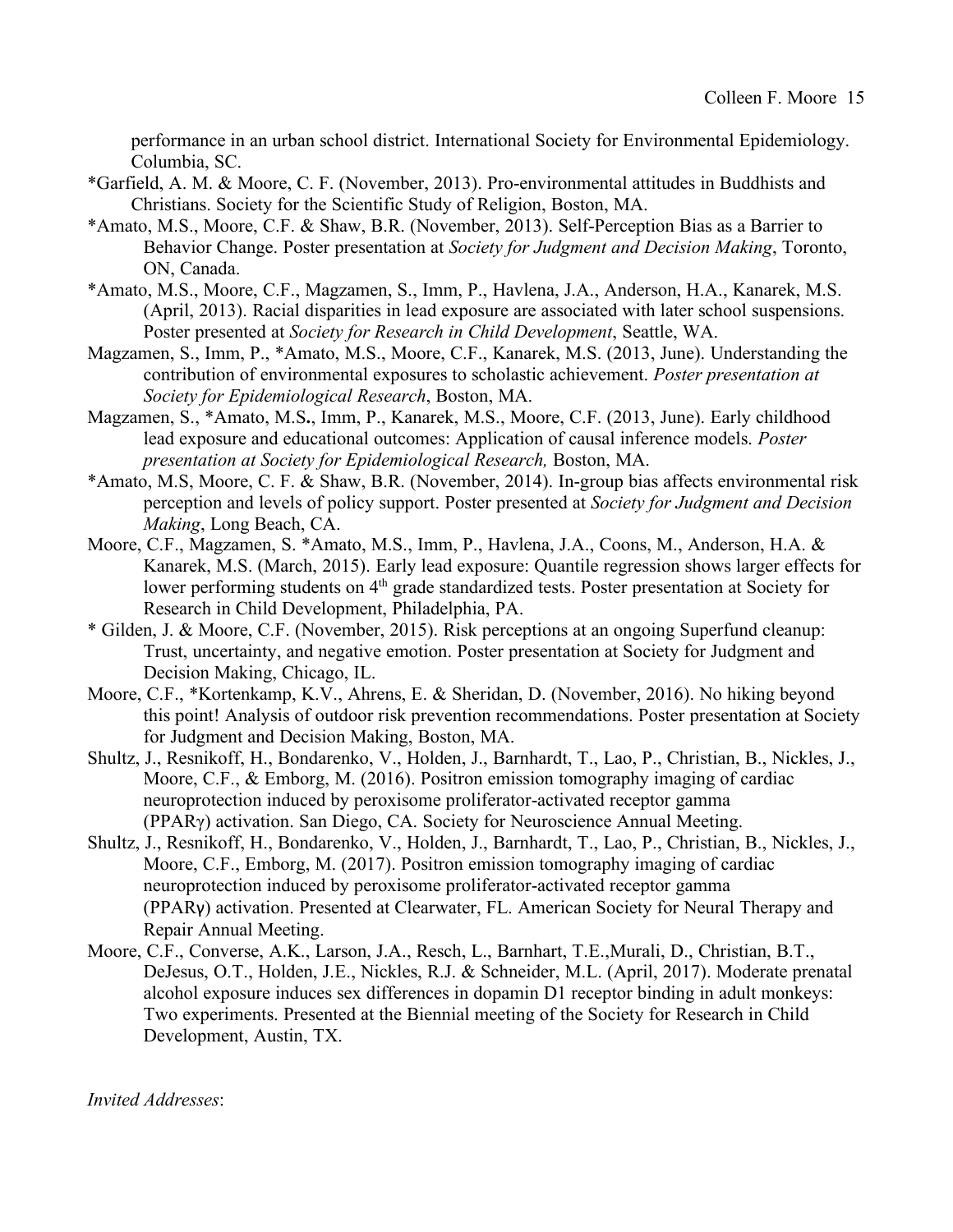- An unhealthy start in life: Why pollution matters for child development. Colloquium presented at St. Thomas University, St. Paul, MN, April 2011.
- Environmental inequities in pollutant exposure. Presented at Madison New College conference on Sustainable Families, Madison, WI, May 2011.
- Three psychological approaches to pollutants: Focus on lead. Colloquium presented at Department of Psychology, Montana State University, Bozeman, MT, January, 2011.
- An unhealthy start in life: Why pollution matters for children's behavioral development. Presented at Lawrence University, Appleton, WI, February, 2010.
- An unhealthy start in life: Why pollution matters for behavioral development. Colloquium presented at Department of Psychology, Macalester College, St Paul, MN, October, 2010.
- An unhealthy start in life: Why pollution matters for behavioral development. Colloquium presented at Department of Psychology, University of Otago, Dunedin, New Zealand, February, 2008.
- An unhealthy start in life: Noise and children's behavioral development. Presented at the Community Health Forum, Nelson Institute for Environmental Studies, University of Wisconsin—Madison, October, 2008.
- Psychological effects of technological disasters: The nuclear problem. Guest lecture presented in Nuclear Engineering, University of Wisconsin—Madison, April 2008.
- Environmental injustices: Responsibility, blame and moral judgments after tough choices. Presented at the Center for Sustainability and the Global Environment, Nelson Institute for Environmental Studies, University of Wisconsin-Madison, March, 2007.
- Dilworth-Bart, J. D., Moore, C. F. & Collentine, S. C.. Next steps in the prevention of environmental pollutant exposures. Presented as part of an EPA sponsored webcast, Children's Health Disparities and Environment, Part I. June, 2007.
- An unfair start in life: Why pollution matters for child development. Presented at St. Olaf College, Northfield, MN, October, 2007.
- An unfair start in life: Why pollution matters for child development. Presented at University of Louisville, Louisville, KY, October 2007.
- An unhealthy start in life: Why pollution matters for children's behavioral health. Presented at the Wisconsin State Department of Administration, October, 2007.
- An Unhealthy Start in Life: Why pollution matters for child development. Presented at Carleton College, April, 2006.
- Why pollution matters for child development. Keynote address at the Tri-State Undergraduate Psychology Research Conference, Loras College, Dubuque, IA, October, 2006.
- Schneider, M.L., Moore, C.F. (July, 2005). Assessments of nonhuman primate behaviors related to mental health. NIMH Conference on Comparative and Primate Research, Minneapolis, MN. (presented by Schneider).
- Environmental injustices in children's exposure to common pollutants: Emphasis on behavioral effects. Presented at Gustavus Adolphus College, Saint Peter, MN, March 2005.
- How do we decide how much pollution is too much? Presented at Gustavus Adolphus College, Saint Peter, MN, March 2005.
- Controversies in behavioral epidemiology: What they tell us about scientific objectivity. Colloquium presented at the University of Wisconsin-Madison Psychology Department, January, 2004.
- Environmental injustices in children's exposure to common pollutants: Emphasis on behavioral effects presented at the University of Wisconsin-Madison Mystery Dinner Speaker Group, October, 2004.
- Schneider, M. L. & Moore, C. F. Moderate level fetal alcohol exposure and prenatal stress: neurobehavior, dopamine function and gene x environment effects in a non-human primate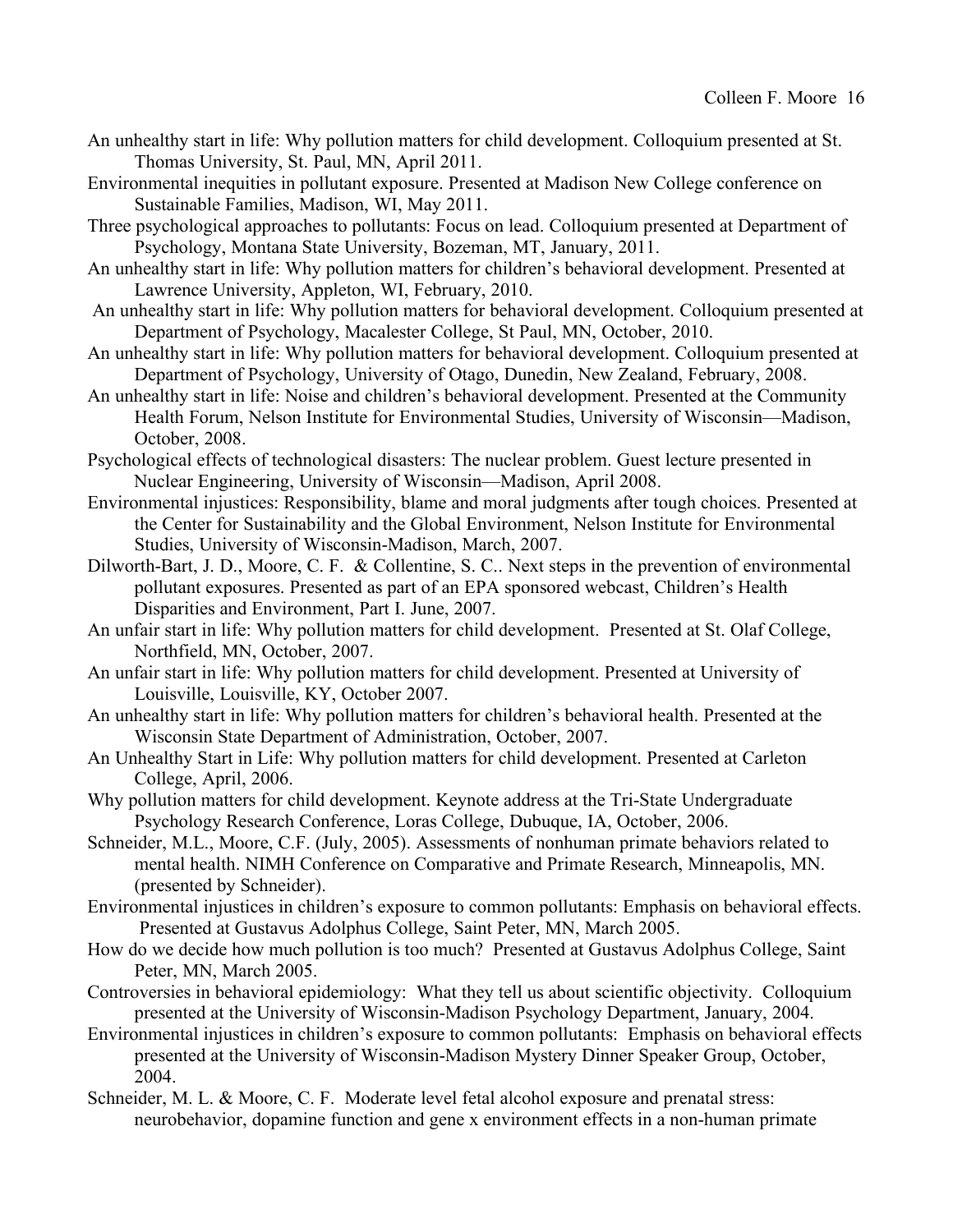model. (University of Wisconsin-Madison Waisman Center, October, 2004.) (presented by Schneider).

- Schneider M. L. & Moore, C. F. Prenatal stress and fetal alcohol exposure: Effects on complex systems in a primate model. Chaos system group. University of Wisconsin-Madison, November, 2004 (presented by Schneider).
- Why pollution matters for children's psychological development. Invited address presented at Middle Tennessee State University, Murphysboro, TN, April, 2004.
- Human impacts of nuclear power accidents. Presented at American Nuclear Society National Student Conference, University of Wisconsin-Madison, April, 2004.
- Invited commentator at Symposium on Poverty and Brain Development sponsored by the Institute for Research on Poverty, University of Wisconsin-Madison, June, 2004.
- How do we decide how much pollution is too much? Presented at "Making the connection: Human health and environmental exposures" Conference sponsored by the UW Medical School and Madison Physicians for Social Responsibility, Madison, WI, June, 2004.
- Modern psychology of religion: Examples from prejudice and religiousness. Religious Studies Faculty Colloquium, University of Wisconsin-Madison, November, 2003.
- Why pollution matters for children's development. Presented at the Earth Charter Community Summit, Madison, WI, October 11, 2003.
- Risk perceptions of environmental hazards: Gender differences, controllability, and environmental attitudes. Department of Psychology Colloquium, Lawrence University, Appleton, WI. April, 1999.
- Invited commentator on risk perceptions of nuclear energy, CREECA (Center for Russia, East Europe, and Central Asia). Chernobyl: A theme to integrate the natural and social sciences, University of Wisconsin-Madison, June 28-30, 1999.
- Prenatal stress induces alterations in social adaptive behavior in subhuman primates. In: Origins and levels of vulnerability to behavioral and mental dysfunctions. Institute National De La Sante Et De La Recherche Medicale, Aix Les Bains, France. October, 1998. (Co-author with Mary L. Schneider, presented by Schneider)
- The effects of prenatal stress on developmental outcomes: A nonhuman primate model. The Effects of Early Adversity on Neurobehavioral Development. 31st Minnesota Symposium on Child Psychology, University of Minnesota, Minneapolis, MN. October, 1998. (Co-author with Mary L. Schneider, presented by Schneider)
- Prenatal stress alters neurobehavioral and endocrine responses in rhesus monkey offspring. Collegium Internationale Neuro-psychopharmacologicum, Glasgow, Scotland. July, 1998. (Coauthor with Mary L. Schneider, presented by Schneider)
- The development of intuitive representations and math problem solving. Presented at Universitat Tübingen, and at Universitat Frankfurt, Germany, June, 1994.
- The use of intuitive representations in math problem solving. Presented at University of Wisconsin-Madison, Psychology Department, October, 1992.
- A model of individual differences and developmental sequences in proportional reasoning. Invited paper presented at the annual meeting of the Midwestern Psychological Association, Chicago, IL, May, 1989.
- Using mathematical models to represent qualitative and quantitative developmental changes. Presented at conference on Modeling and Methods in Developmental Psychology, Edmonton, Alberta, May, 1985.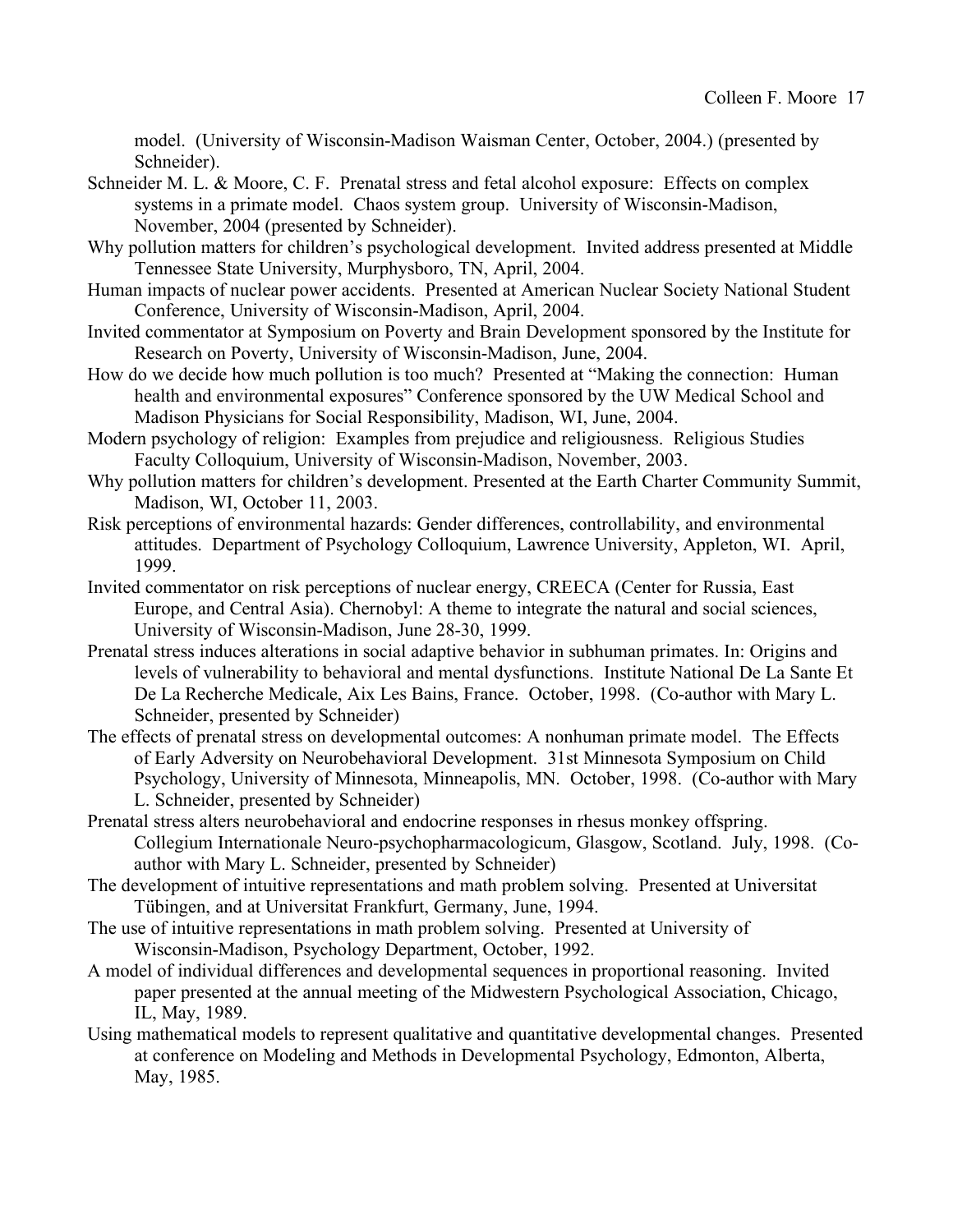- Reversible operations in the intuitive and analytic cognitive modes. Presented as part of an invited symposium at the 8th biennial meeting of the International Society for the Study of Behavioural Development, Tours, France, July 1985.
- Developmental changes in judgment of achievement related variables. Presented at the University of Notre Dame, Psychology Department, April 28, 1983.
- Issues in social cognition in developmental research. Presented at Northern Illinois University, Psychology Department, July 14, 1983.
- Are there causal schemata for social inferences? Presented at the University of Chicago, Graduate School of Business, Center for Decision Research, November 1, 1982.

# *Recent Funding*

1. Extramural

- b. Agency: NIAAA
	- Title: Fetal alcohol effects in monkeys: Dopamine and behavior
	- Role: PI: Mary Schneider, Co-I: Moore.
	- Dates & Direct Costs: AA12277: 9/15/2011 to 09/14/2016, \$2,496,124 direct costs *Project synopsis*: We are testing the following hypotheses. 1) Prenatal stress and/or alcohol treatments, compared with control conditions, induce a different pattern of neuroadaptation to chronic EtOH self-administration. In this first aim, PET measures of D1, D2 and 5HT1A receptor and DAT availability will be compared across treatment groups in brain regions associated with alcohol use disorders before and after chronic EtOH self-administration. Specific aims 2 & 3 test the hypotheses that pre-drinking (baseline) DA and 5-HT functioning in neurocircuitry related to alcohol use disorders will predict ad libitum EtOH self-administration. We will determine the extent to which altered DA  $&$  5-HT receptor and DAT availability is a predisposition for or consequence of excessive EtOH consumption. These studies aim to elucidate the relationship between brain function and the behavioral profile associated with moderate prenatal alcohol and/or prenatal stress exposure. We have been studying these animals longitudinally since birth.
- b. Agency: NIAAA, *Supplement to:* Moderate Level Parental Alcohol Exposure in Primates, Direct: \$228,681, Indirect \$103,151, Total: \$331,832. (see c below for further information).
- c. Agency: NIAAA

Title: Moderate Level Prenatal Alcohol Exposure in Primates

Role: PI: Mary Schneider, Co-I: Moore

Dates & Direct Costs: 8/1/2006 to 7/31/2011, total direct costs: \$2,087,045 Current fiscal yr direct costs: \$393,103

Project synopsis: This project examines the effects of gestational timing of maternal alcohol consumption on cognition, behavior, stress reactivity, and dopaminergic functioning in nonhuman primates. We have a multidisciplinary team of researchers working together to characterize dopaminergic receptor function using in vivo PET imaging. We also have been and are collecting data on a wide variety of behavioral variables, including prepulse inhibition of startle, learning tasks under pharmacological challenge, and tasks that target functioning in the prefrontal cortex. This cohort of animals will also undergo PET imaging of DA function after self-administration of alcohol for a period of months. We have been studying these animals in a longitudinal design since their birth.

d. RWJ Health & Society Scholars Program, 2007-2008, \$6000.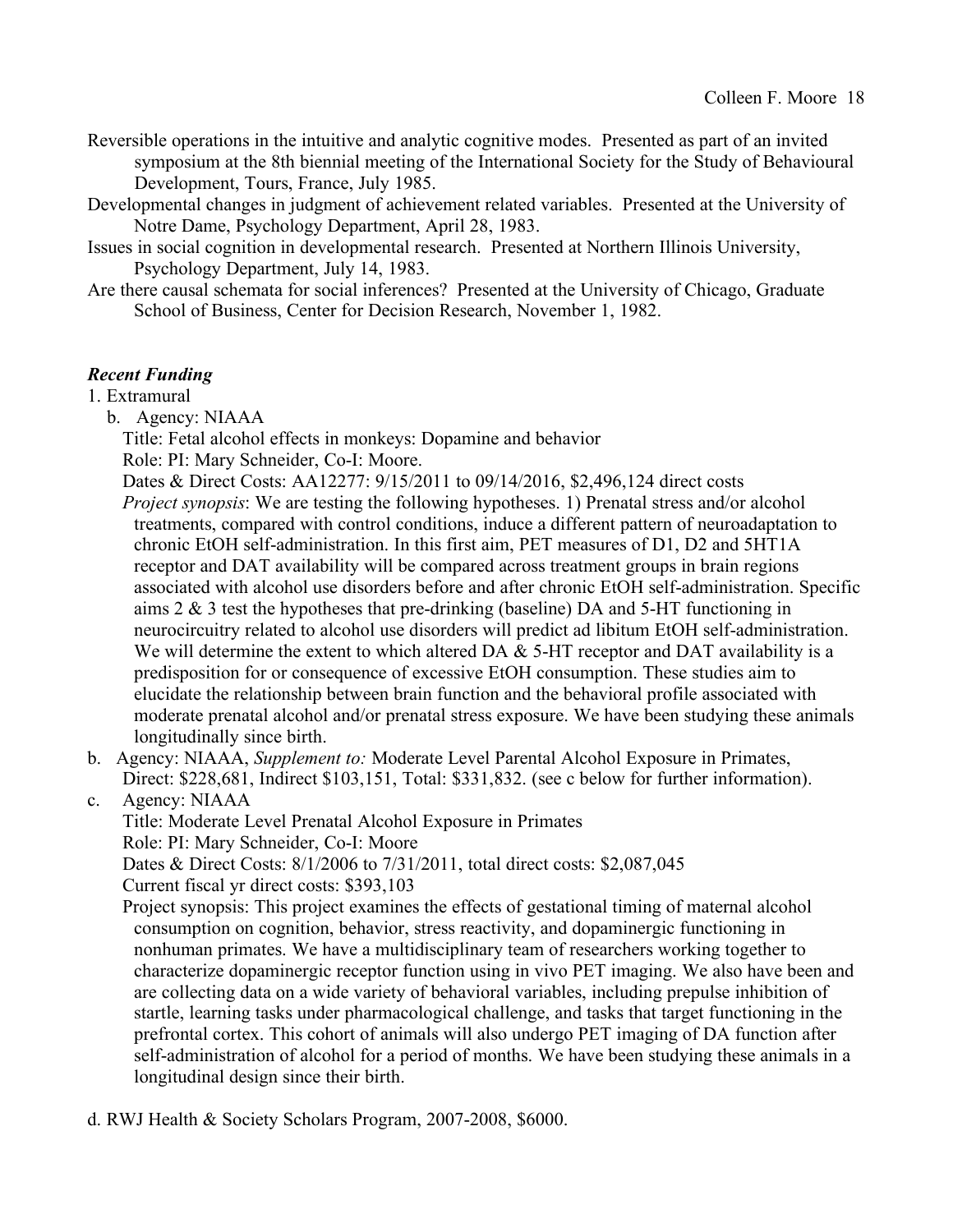Perceptions of Uncertain Environmental Risks with Ethical Implications (for support of research by Katherine V. Kortenkamp)

e. RWJ Health & Society Scholars Program, 2009-2010, \$6000

Empathy and pain treatment disparities: An experimental investigation (for support of research by Brian Drwecki)

- 2. Intramural grants
- a. Agency: MERC (Medical Education Research Committee)
	- Title: Wisconsin Children's Lead Levels and Educational Outcomes, MERC -- \$500,000,

 Role: PI – Marty Kanarek, Population Health Sciences, UW-Madison, Moore – Co-Investigator, 2008-2011

 Project synopsis: Childhood lead poisoning has long been known as a major public health issue; the link between environmental lead and children's I.Q. deficits is well established. Lead poisoning is of particular concern in Wisconsin: it is estimated that elevations in blood lead for children in the state are more than twice the national average. The levels of lead poisoning commonly seen in the state are not widely associated with serious health problems, but may be linked to cognitive and behavioral problems that affect children's school experience and performance. Our study proposes to examine the relation between early childhood lead poisoning and educational achievement in elementary school. Data from the Wisconsin Childhood Lead Poisoning Prevention Program will be linked to children's scores on the Wisconsin Knowledge and Concepts Examination. This cooperative study, developed by the Department of Population Health Sciences at SMPH, the Wisconsin Department of Health Services, and the Wisconsin Department of Public Instruction, will serve as the foundation of studies to examine the role of environmental exposures on the various aspects of childhood development and well-being.

## *Select Service*:

#### A. Reviews

Past editorial board member of *Organizational Behavior and Human Decision Processes, Developmental Psychology*, *Journal of Applied Developmental Psychology*.

Review panel for Society for Research in Child Development Biennial Meeting, 1991, 1993, 1997

Reviews of manuscripts for:

*Child Development, Journal of Experimental Child Psychology, Developmental Psychology, Cognitive Development, Psychological Methods, American Journal of Psychology*

Ad Hoc member of NIH grant review panel, 1989, 2003 NSF, Decision, Risk & Management Science Panel, 1995-1996 Einhorn Award Committee, Judgment and Decision Making Society, 1992, 1994, 1996 APA Division 7 Dissertation Award Reviewer, 1996 Chair, APA Division 7 Dissertation Award Committee, 1997 NSF Graduate Fellowships Review Panel, 2004, 2006

B. Other Service and Administrative (selected):

Administrative:

Department Head, Psychology Dept, Montana State University, August 2011-May 2014 Established and Supervised Department Peer Academic Advising Program Led the Department to the hire of 3 faculty members Led the Department during its first External Program Review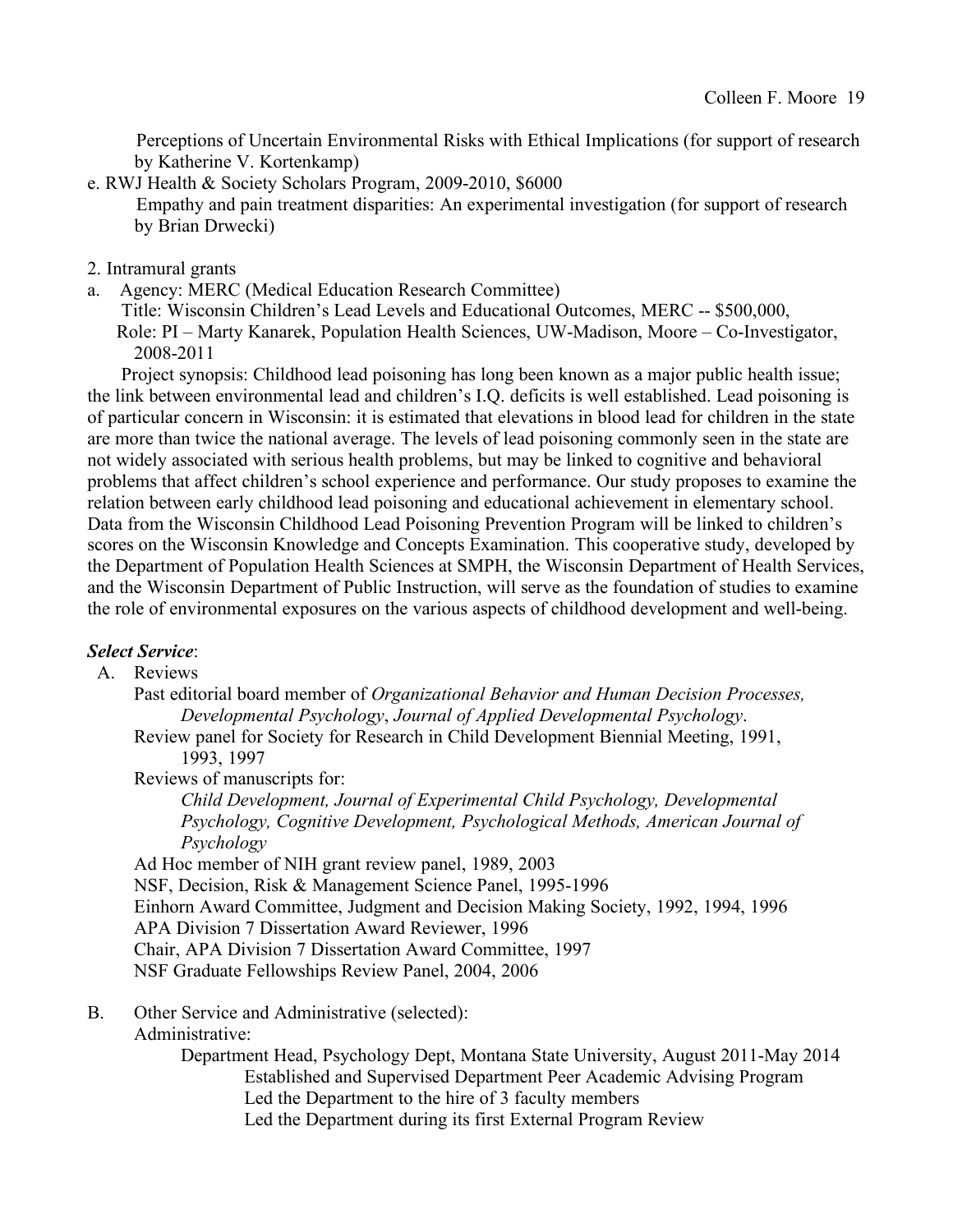Submitted PhD Program Plan to University Psychology Department Committee Leadership: Director of Graduate Studies and Associate Department Chair, 1992-93, 2005-2008 Chair, Developmental Area, 1982-1985, 2002-2006, 2008-2009 Chair, Admissions and Fellowships Review Committee, 1985-1990 Chair, Research Equipment Committee, 1998-2001 Chair, Reading Room Committee, 2001-2002 Director of Reading Room, 2002-2008 University (UW—Madison): Recreational Sports Board, 1983-1990 Social Science Division Fellowships Committee, 1991-1993 L&S State Assigned Fellowships Committee, 1993 Science Literacy Committee, 1992-1993 Transportation Committee, 1994-1996 Chair, Transportation Committee, 1996-1997 Campus Planning Committee, 1996-1997 Letters and Science Advising Center, 1995-1998 L&S Dean's Committee on Graduate Education & Research, 1996-1997 Letters and Science Advising Center Steering Committee, 1997-1998 Chair, Parking Rate Structure Subcommittee (of Transportation Committee), 1997 Chair, Policy Review Subcommittee (of Transportation Subcommittee), 1995-1997 Bicycle/Pedestrian Subcommittee of Transportation Committee, 2002-2004 Faculty Senate, 2001-2008, 2009-present Graduate School Research Committee (Social Science), 2003-2005 University (Montana State University) College of Letters and Science Curriculum Committee, 2012-13. External Faculty Search Committee, Mechanical and Industrial Engineering, 2012 Chief Information Officer Search Committee, 2012 National: Nonstock Corporation Registered Agent for the Society for Research in Child Development, 1987-2006 Secretary-Treasurer, Society for Judgment and Decision Making, 1997-2000 Community professional service: External Research Committee, Madison School District, 1981-1988 *Teaching*: Graduate courses and seminars: Statistical Analysis of Psychological Experiments Advanced Research Design and Analysis Behavioral Toxicology (as part of Toxicology 626, a team-taught course) Core Issues in Developmental Psychology Psychology of Risk (graduate seminar) Developmental Behavioral Toxicology (graduate seminar) Developmental Theories and Research Methods (graduate seminar)

Practical Issues in Data Analysis (graduate seminar)

Psychological Scaling (graduate seminar)

Introspection and Behavior (graduate seminar)